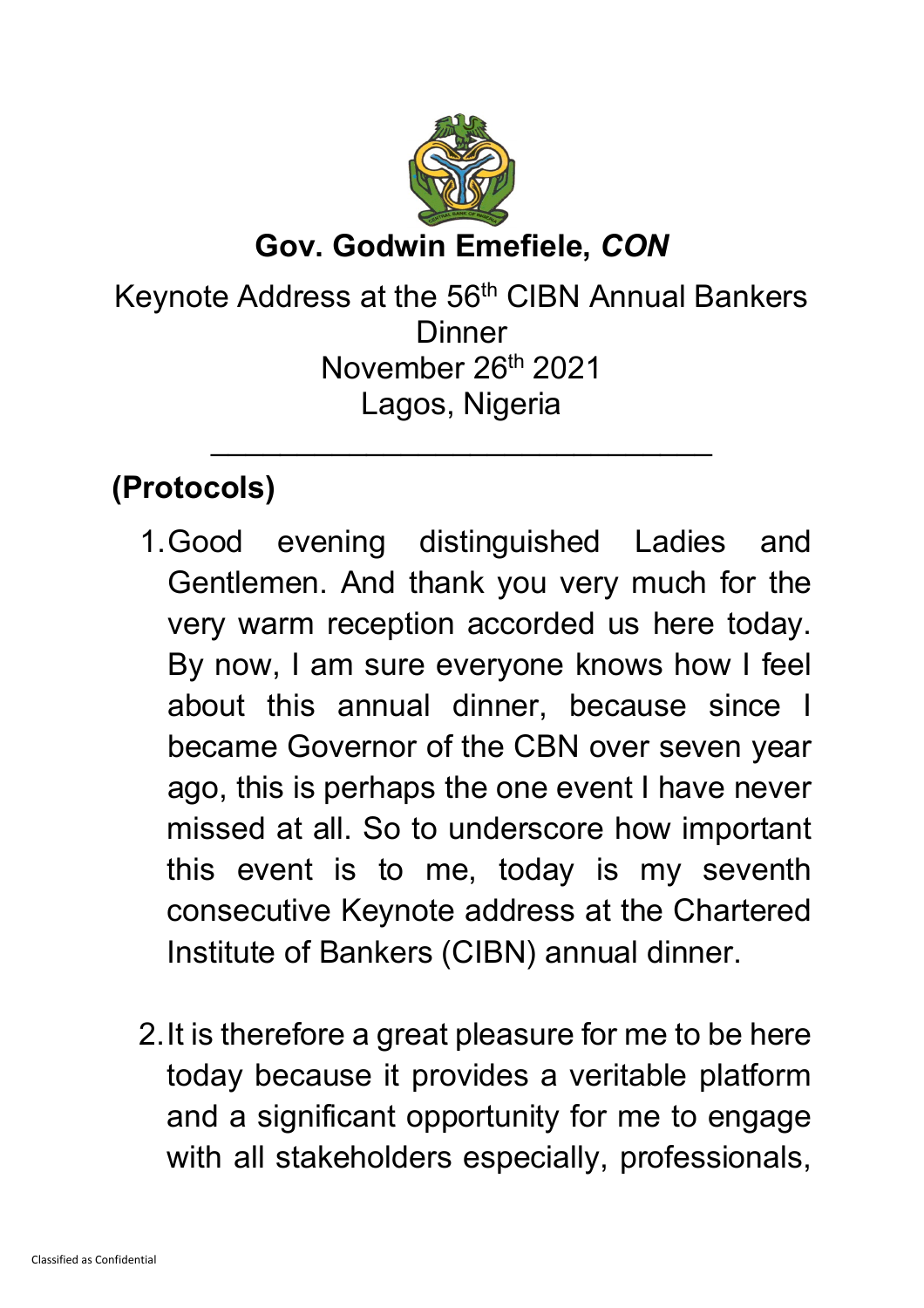practitioners and experts in the banking and Finance community. This dinner is an occasion to highlight important developments in our economy and apprise you of the policy initiatives and focus of the Central Bank of Nigeria towards realizing the ultimate goals of Macroeconomic and financial Stability.

3.I would like to specially thank the leadership and fellows of the Chartered Institute of Bankers of Nigeria led by its President, Mr. Bayo Olugbemi, and its able Registrar, Mr. Seye Awojobi for their painstaking efforts towards the success of today's event. I also want to extend my heartfelt gratitude to the Managing Directors/Chief Executive Officers of our banks and other financial institutions who have found time to attend this dinner despite their very busy schedules. Let me also welcome my colleagues from the Central Bank of Nigeria, especially the Deputy Governors, and other senior management staff of the Bank present here. I would also like to thank the audience and members of the press for being a part of today's beautiful event.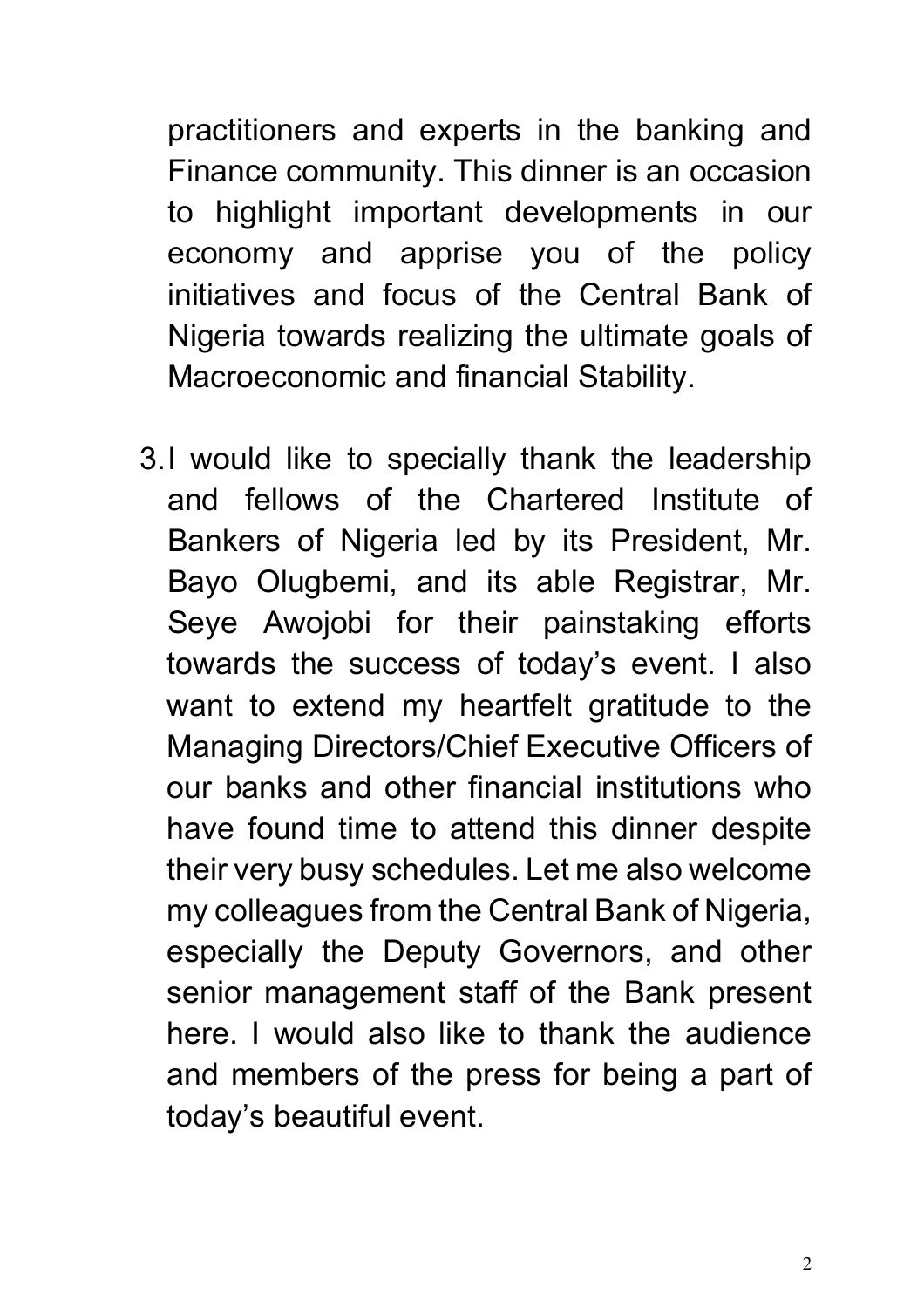4.Distinguished Ladies and Gentlemen, in my remarks today, I intend to provide my views on developments in the Nigerian economy as well as an outlook for how we see things going forward. As will be expected from an incisive analysis of any major economy in the world today, let me begin with an initial background of the Nigerian economy before COVID-19. Prior to the start of the pandemic in 2019, our economy was making steady progress out of the difficulties from the global oil price vagaries of the previous years. Indeed, our Gross Domestic Product (GDP) growth rate for 2019 stood at 2.3 percent, on the back of a relatively strong fourth quarter GDP of 2.55 percent that year. This growth was accompanied by significant foreign capital inflows due to improved fundamentals of the economy.

# **Containing the Impact of COVID-19 on our Economy**

5.Distinguished Ladies and Gentlemen, then came the pandemic in the first quarter of 2020 and indeed, it's been close to two years since the onset of the COVID-19 pandemic and the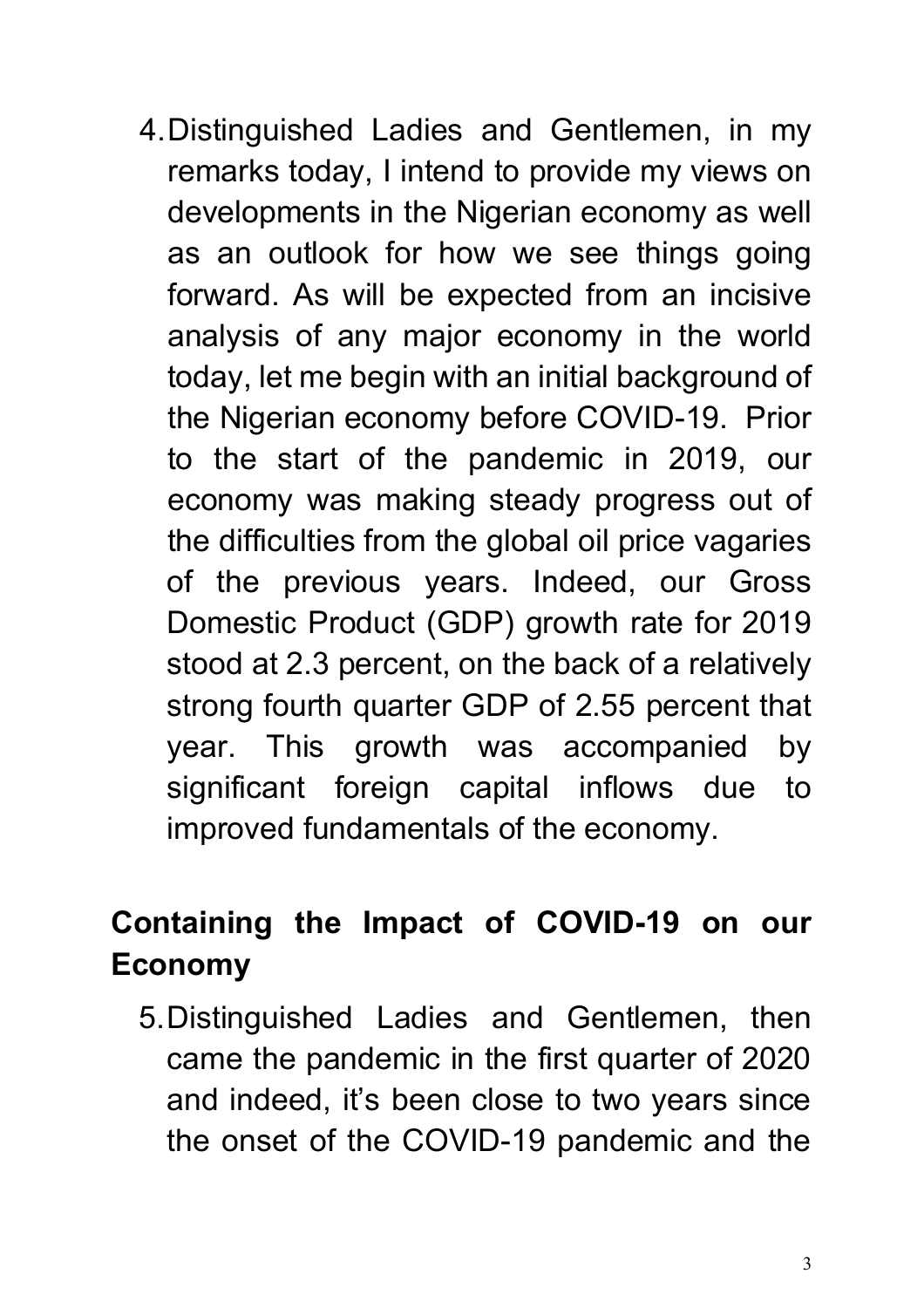wide-ranging impact it has had on, not only the global economy but also on the Nigerian economy. We must all remember that, while its economic damages have been enormous and will be highlighted soon, this pandemic is first and foremost a public health crisis, instigated by a virus that has infected 259.7 million people, and claimed the lives of 5.2 million people globally, including 2,974 of our fellow Nigerians and loved ones. Indeed, let me state that in May 2020, it would have been unlikely to hold an event such as this, with the number of people we have at today's event. Our ability to come together today is a reflection of the progress that has been made in containing the spread of the virus as well as in supporting improved economic activity over the past two years. In my remarks today, I intend to provide my perspective on the external and domestic impact of the pandemic and its attendant effects on the Nigerian economy. I will also provide an outlook for the Nigerian economy, as well as the steps that the CBN is taking to support improved economic activity.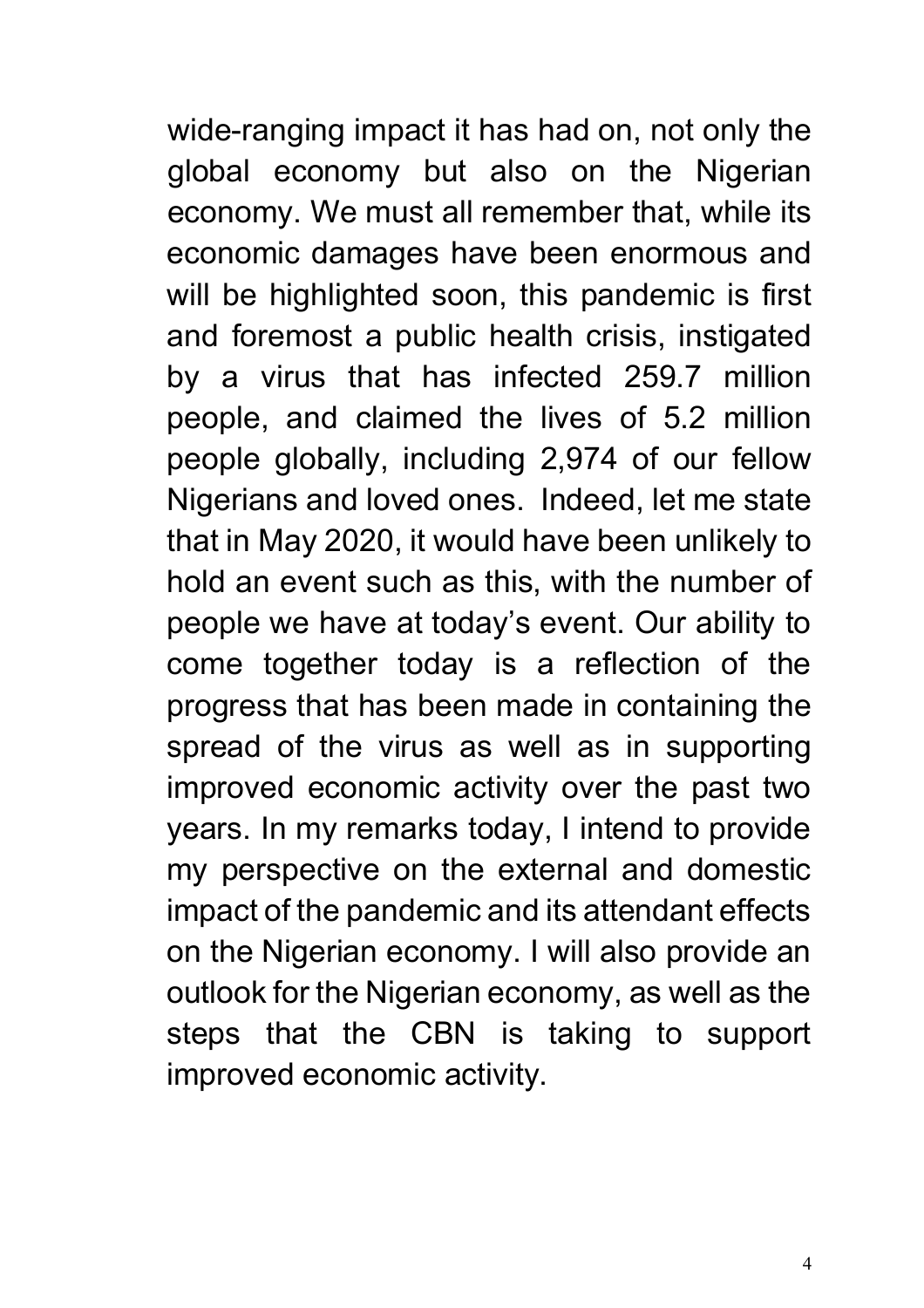## **Global Economy**

6.As you may recall, 2020 was a year like no other for the global economy and indeed the Nigerian economy. The onset of the COVID-19 pandemic in the early part of 2020, and the containment measures put in place to slow the spread of virus, led to an unprecedented decline in global growth, last seen since the great depression of the 1930s. Most advanced and developing economies fell into a recession, which led to a significant contraction in global growth by -3.1 percent in 2020. Global travel was also restricted as countries shut down their borders and restricted domestic and international travels. According to the latest Economic Impact Report by World Travel and Tourism council, the global travel and tourism sector lost about US\$4.5 Trillion from the effects of the travel restriction, quarantines and other related measures. Also, according to the International Labor Organization(ILO), in 2020 over 255 million full time jobs were lost as a result of the pandemic.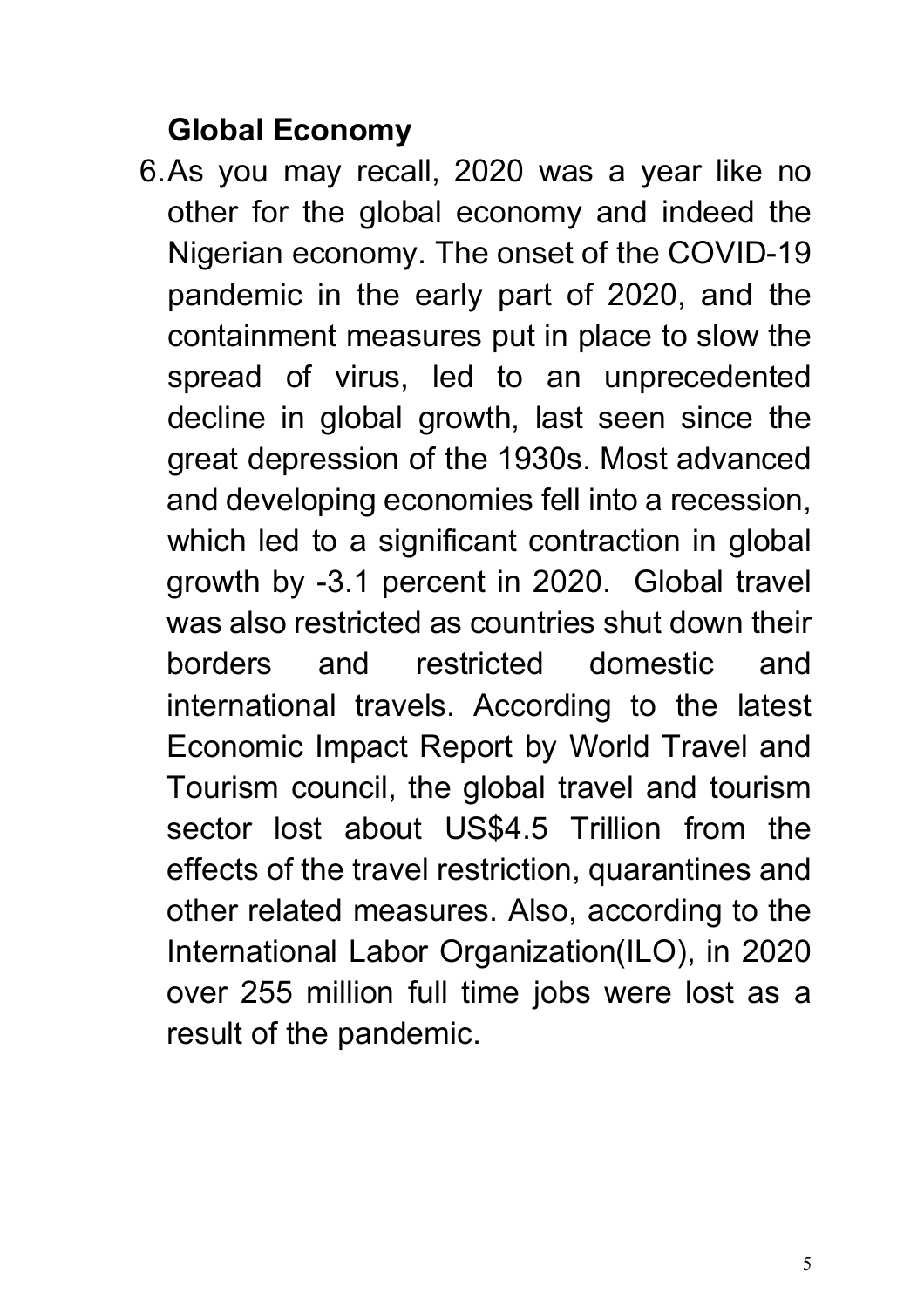# **MAJOR EVENTS DURING THE PANDEMIC.**

### 7.**Volatile crude oil Market**

First, in view of the complete stoppage of global economic activities, we witnessed the significant reduction in the demand for, and price of crude oil, Nigeria's main source of foreign exchange receipts and fiscal revenue. Indeed, the price of crude oil fell by more than 70 percent at some point. We witnessed the fall in crude oil prices from a high of \$68 per barrel in January 2020 to \$24 per Barrel in April 2020. Put succinctly, as of  $20<sup>th</sup>$  April of 2020, the price of some streams of crude oil fell below zero dollars per barrel, as producers were forced to pay buyers for overwhelmed storage facilities. This fall had adverse implications on the supply of foreign exchange into the country, as well as on government revenues.

### Deteriorating Global Financial Conditions.

8.Second, the global financial conditions tightened as investors withdrew over \$120 billion in portfolio flows from emerging and frontier market countries in the first half of 2020.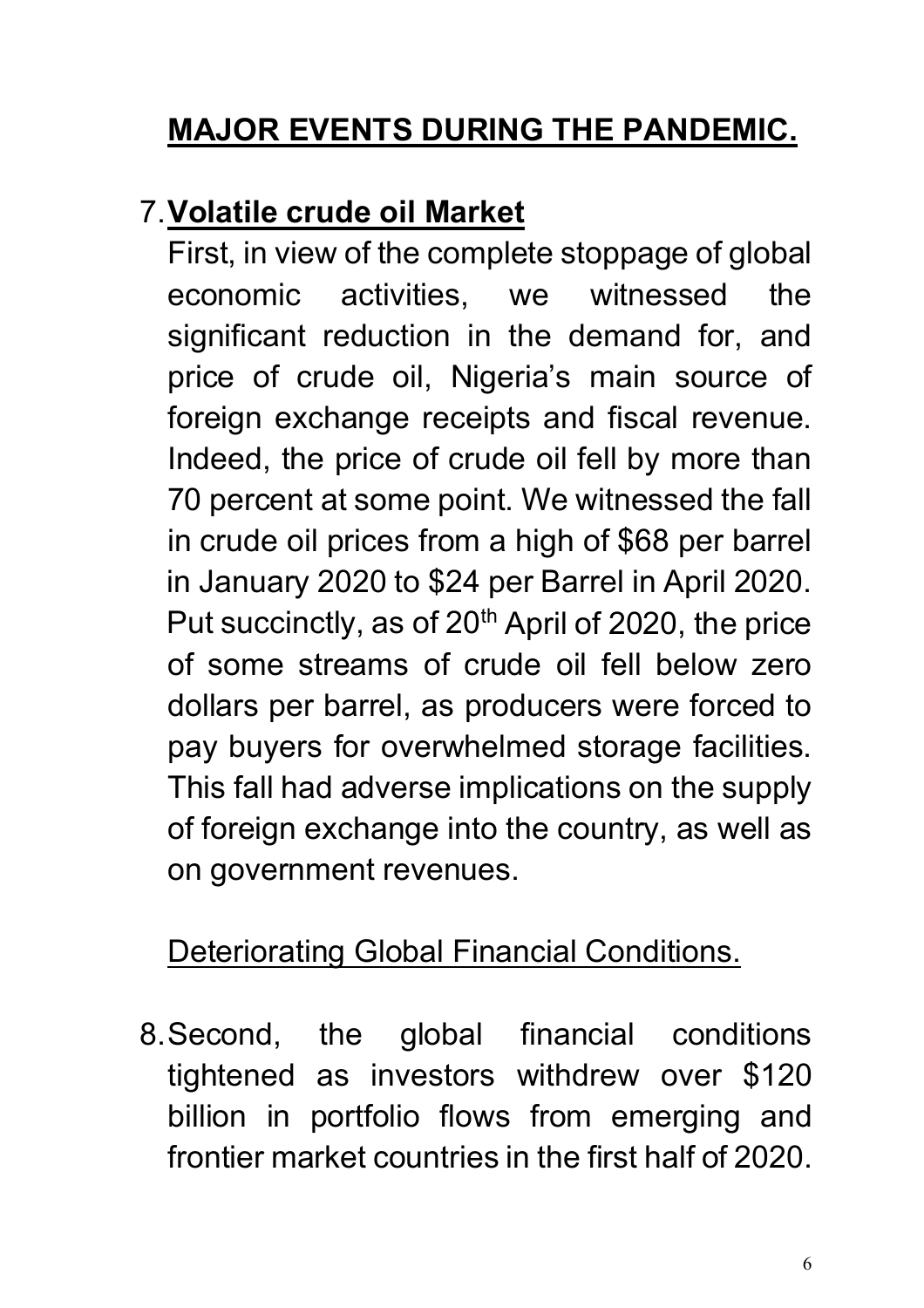While flows began to recover in the early part of 2021, financial flows to emerging markets like Nigeria, are constrained by expected tapering by the Federal Reserve Bank in 2022, which is likely to affect global financial conditions. In essence, uncertainty about the evolution of the virus, and the extent of its impact, led to a retreat in investment from emerging markets, and a corresponding rise in investment in safe haven assets, such as gold, and US Treasury bills. The resulting outflow further heightened pressures on the currencies of major emerging market countries like Nigeria, and this ultimately resulted in the adjustments of our exchange rate.

### 9.**Global spike in Food prices.**

Third, following the provision of vaccines, countries began to ease movement restrictions and demand in certain sectors began to recover to pre-covid levels. Unfortunately, the surge in demand, has contributed to significant supply chain disruptions, which has contributed to elevated inflation in advanced and developing markets. For example, the FAO food price index which measures monthly change in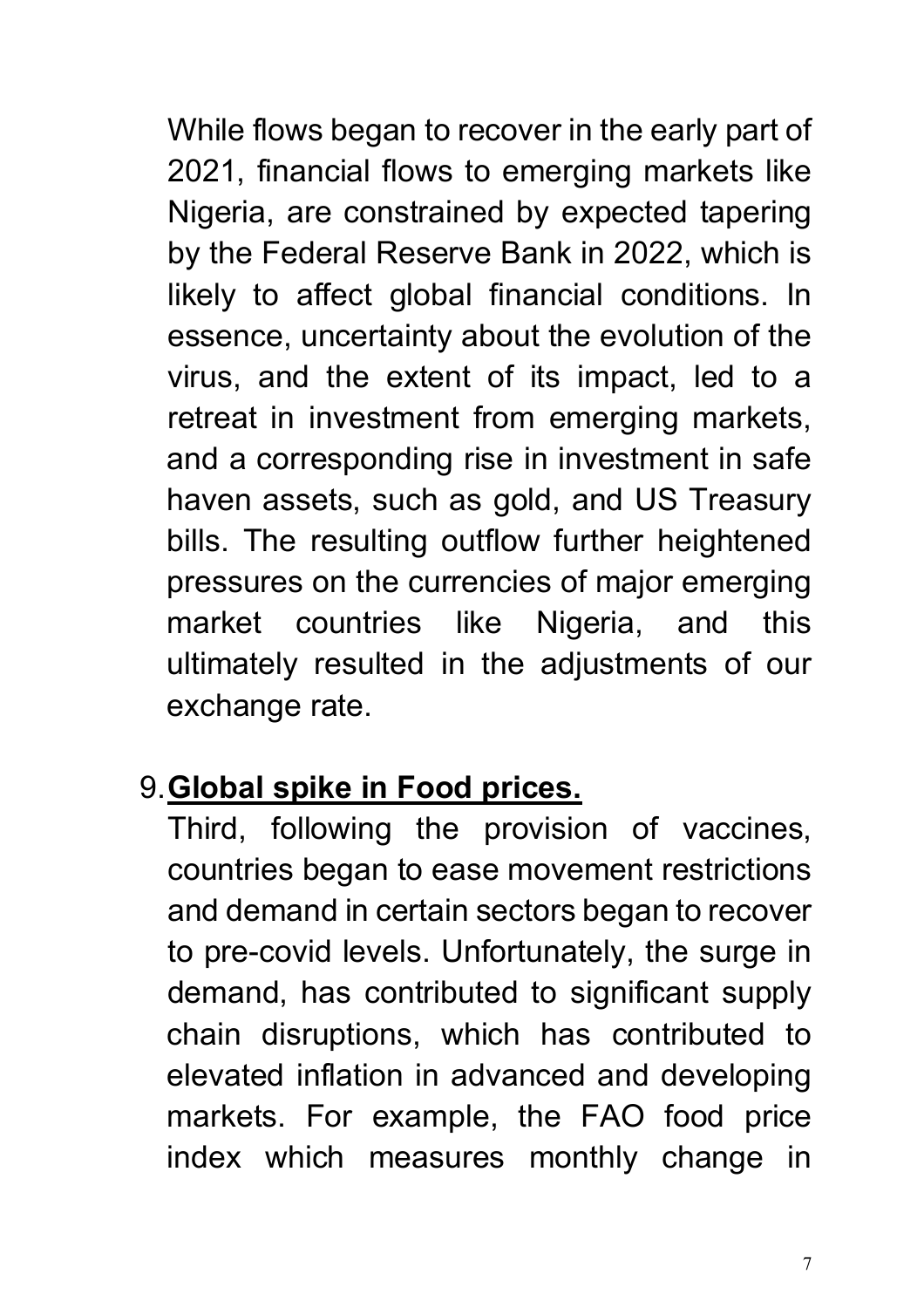international prices of a basket of food commodities, in October 2021, stood at its highest level since July 2011, because of the initially exogenous supply disruption I am about to describe.

#### **Deglobalisation and Supply Disruptions.**

Finally, tragic as these outcomes were, even more alarming was the reaction of many countries at the height of the pandemic. All over the world, countries responded by fighting for themselves and taking measures to protect their own people, regardless of the spillover effects on the rest of the world. According to the World Customs organization, a total of 32 countries and territories adopted stringent and immediate export restrictions on critical medical supplies and drugs that were specifically meant to respond to COVID-19. As of 4<sup>th</sup> April 2020, an updated count of total number of export restrictions by the Global Trade Alert Team at the University of Gallen, Switzerland suggest a total of 102 restrictions by 75 countries.

10.On March  $4<sup>th</sup>$  2020, Germany announced an export ban that applied to all sorts of medical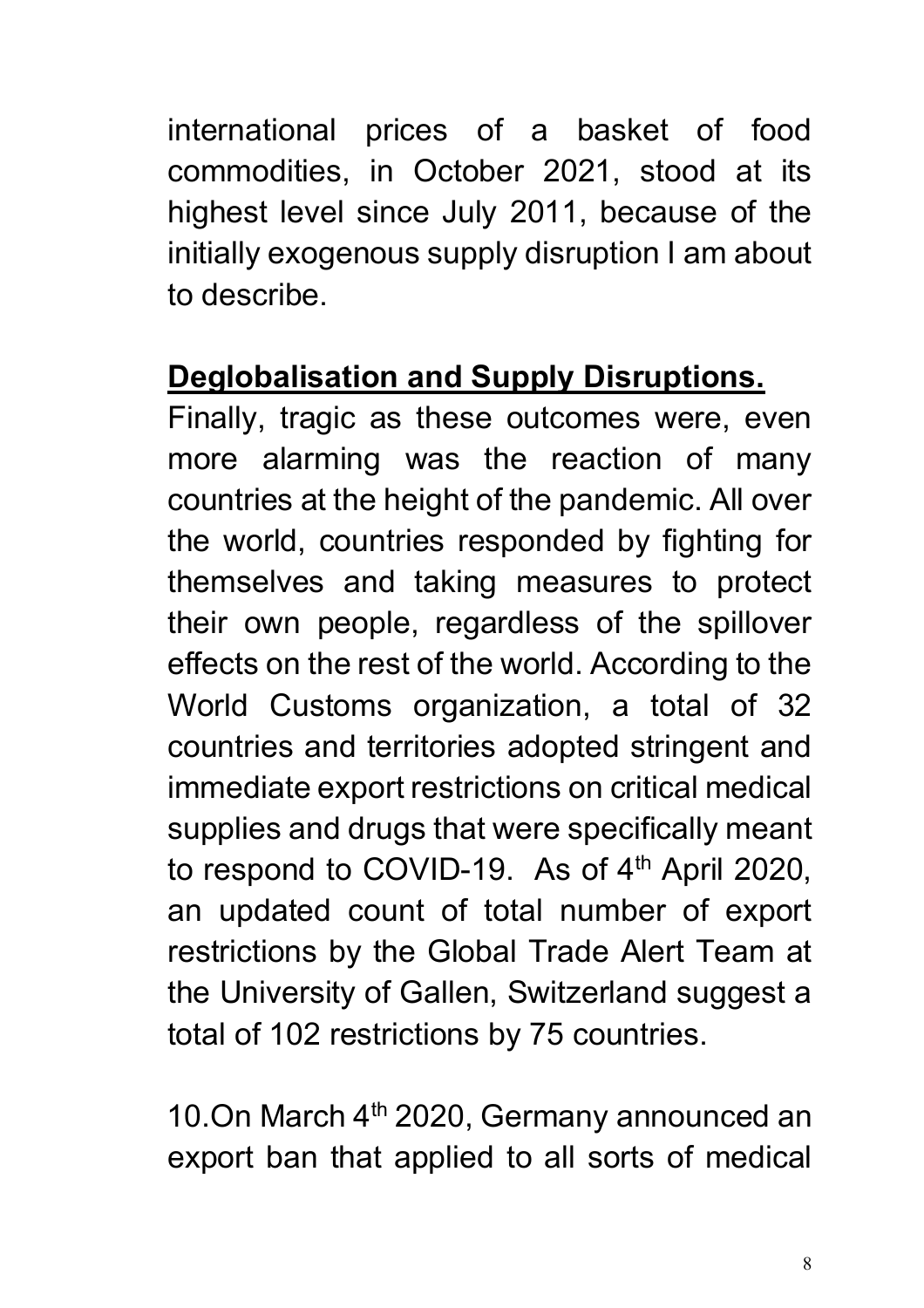protection gear including breathing masks, medical gloves and protective suits. Around the same time, President Macron announced that France will requisition all face masks produced in the country, a de facto export ban. Between 8<sup>th</sup> February 2020 and 6<sup>th</sup> April 2020, india released eight (8) different export notifications banning several drugs and medical supplies including Hydroxylchloroquine, ventilators, Oxygen therapy apparatus, and breathing devices.

11.Also, due to fears of global recession, there were worries about unprecedented global food insecurity, with concerns that agricultural production may be dislocated by containment measures that constrain workers from planting, managing and harvesting critical crops. Consequently, rather than seek cooperative and global solutions, several countries resorted to export restrictions of critical agricultural produce. Indeed, according to the International Food Policy Research Institute (IFPRI), about 37 countries enacted various forms of food export restrictions in response to COVID-19, even in countries where average production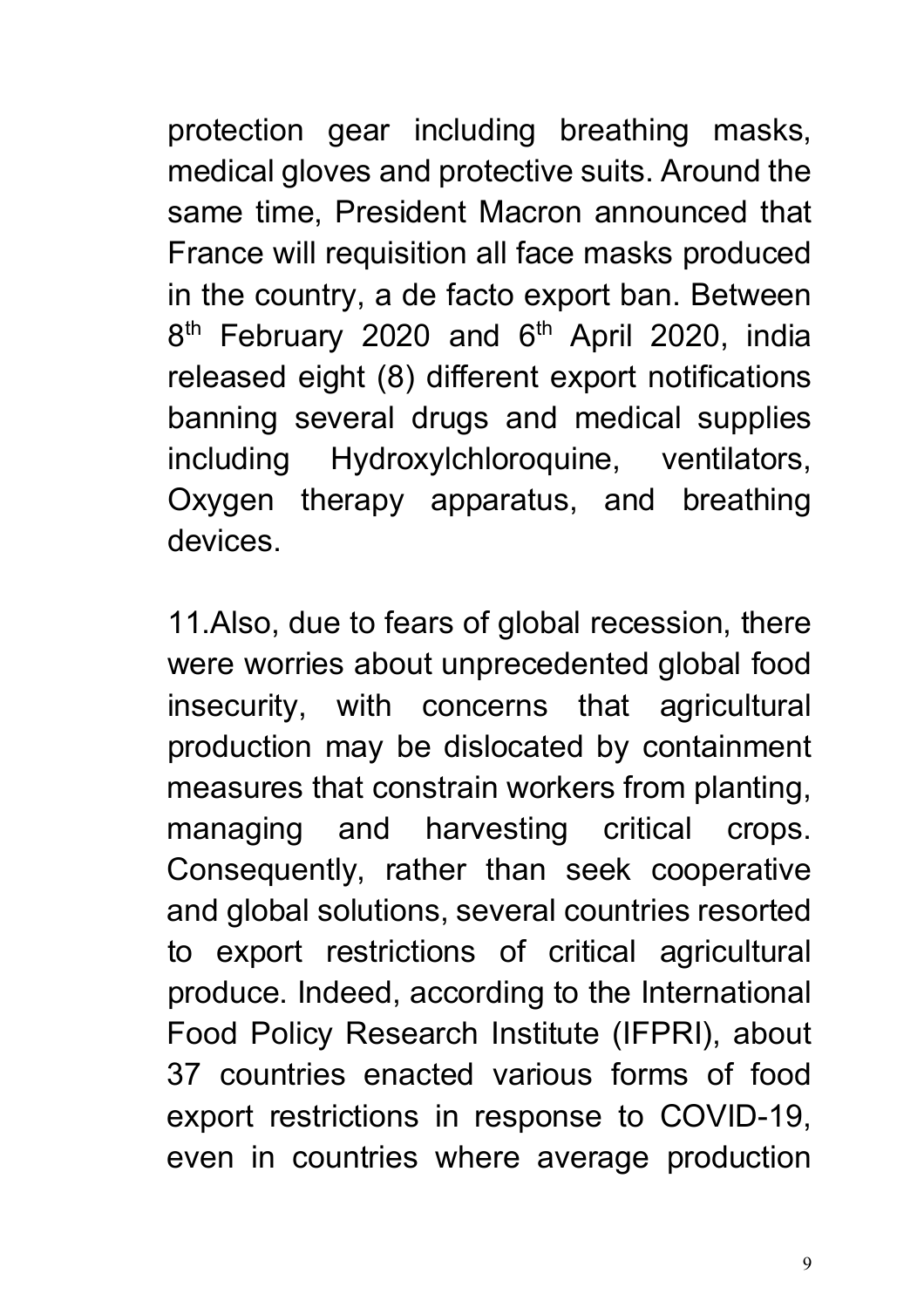exceeds domestic consumption. For example, Vietnam, the world's third largest exporter of Rice, suspended granting rice export certificates until the country reviews domestic inventories. Russia, the world's largest wheat exporter, announced a ten-day ban on the export of buckwheat and rice due to concerns over panic buying in local supermarkets.

12. The dire implications of these events should not be lost on anyone; and in fact on Nigeria, a country with over 200 million population. As I've asked in some of my recent treatise on the opportunities of the pandemic, what if the pandemic occurs again and we witness an extended restriction in movements and export bans? What if these restrictions become a new normal? What if another pandemic occurs in which all borders are closed, with food and medical imports significantly curtailed? What if the rich among us, even when they can afford to pay for their medical bills abroad, cannot travel out of our shores because of these extended lockdowns? Are we going to allow our hospitals to remain in their current state without equipment and state of the art facilities? For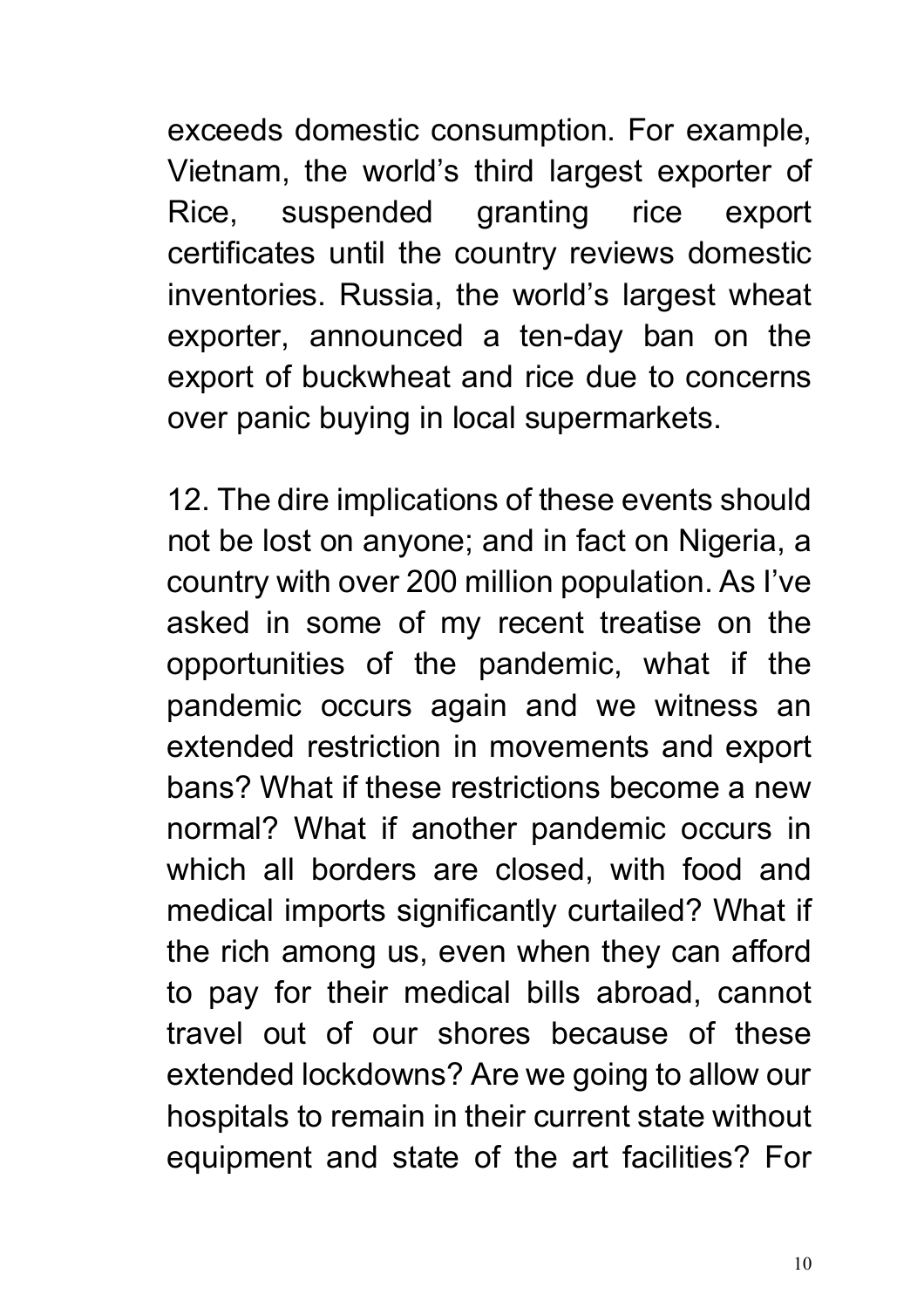how long shall we continue to rely on the world anything and everything?

#### **Global Response**

13.In a bid to contain the spread of the virus as well as to support the recovery of the global economy, there was an unprecedented deployment of fiscal and monetary support measures by countries, even though there was a significant divergence in the force of the response between advanced and developing countries. In 2020, advanced economies on average were able to deploy about 28 percent of their GDP in fiscal and monetary policy measures, compared with only 6 percent in emerging markets and less than 2 percent in low-income countries.  $1$  For example the US Federal Reserve increased its balance sheet from \$4.1 trillion in January 2020 to over \$8.6 trillion by October 2021.While the ECB increased its balance sheet from \$5.1 to 9.6 trillion dollars over the same time period. By the end of 2020, the Fed's balance sheet was 34% of GDP, the ECB's 59%, the Bank of England's

<span id="page-10-0"></span>**<sup>1</sup>** Georgieva, K. "The Great Divergence: A Fork in the Road for the Global Economy" IMF Blog Post, Feb 24, 2021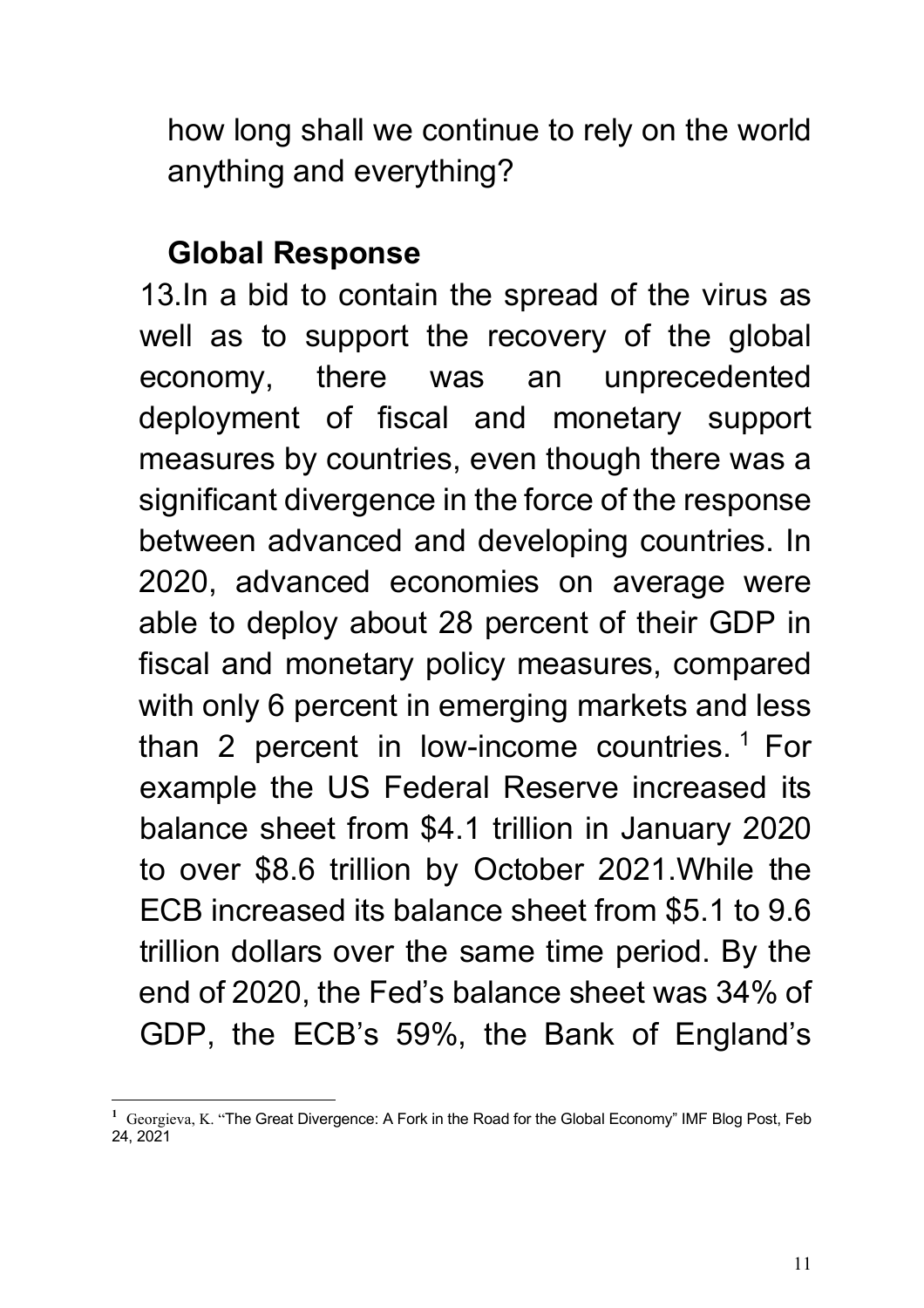40%, and the Bank of Japan's 127%. [2](#page-11-0) While measures were deployed by developing and emerging market economies to support recovery efforts, their response was limited due to constrained fiscal and monetary space relative to their counterparts in advanced countries.

14. The impact of accommodative fiscal and monetary support, in addition to the deployment of COVID-19 vaccines, and the easing of restrictions on movement, helped to support a significant recovery in global growth, which is expected to rise by 5.9 percent in 2021 up from -3.1 percent in 2020.

#### **Uneven Recovery**

15.The recovery of the global economy however has been uneven given the wide divergence in accommodative policy measures and vaccine deployment by advanced countries relative to developing countries. While advanced countries are expected to grow by 5.2 percent in 2021, growth in Sub Saharan Africa is projected at 3.6 percent in 2021. In advanced countries like the United States and the United Kingdom, over 60 percent of their population have been fully vaccinated, and efforts

<span id="page-11-0"></span><sup>2</sup> *Ole Moehr*, et al, "Global QE Tracker," Atlantic Council, November 22, 2021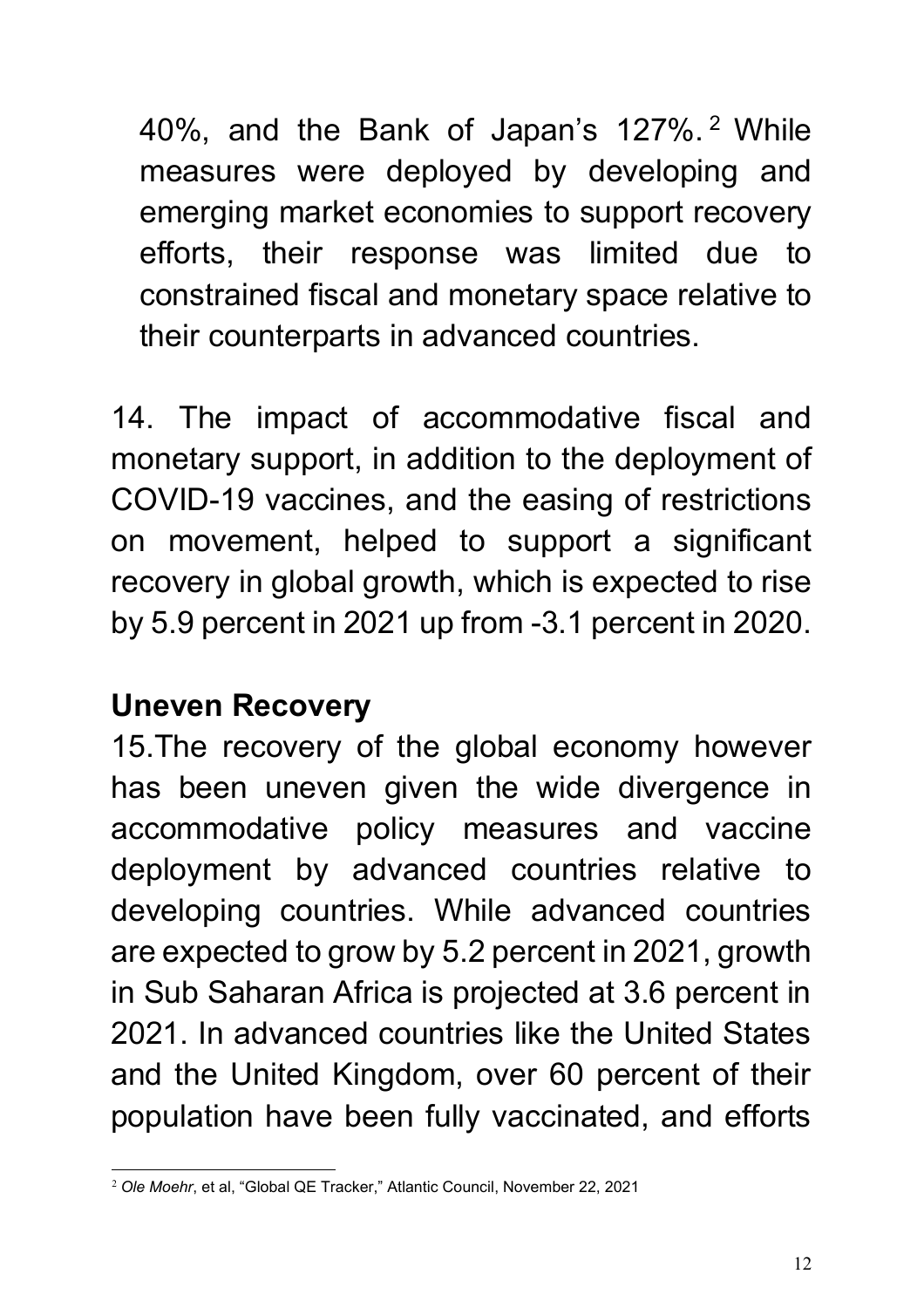are underway in deploying a third dose to their citizens. We also witnessed how some advanced countries-imposed export restrictions on vaccines until a significant proportion of their population had been vaccinated. However, in Africa, less than 5 percent of the total population by October 2021 had been fully vaccinated.

Furthermore, the global economy has been affected by rising inflation and supply chain disruptions. The swift recovery in global demand was not followed by a corresponding rise in supply of goods and services, which not only heightened inflationary pressures, but also contributed to significant supply disruptions. Average Intercontinental freight rates for a 40ft container, rose from \$1,500 in January 2020 to over \$10,000 by September 2021. The rise in freight rate along with demand pressures also helped to support a significant rise in food prices. Reflecting this pressure, the FAO Food Price Index stood at its highest level in October 2021, since July 2011. Inflationary pressures in advanced and developing economies have been aggravated by rising commodity prices such as crude oil, which would likely reshape the accommodative monetary stance of major central banks in 2022. Curtailing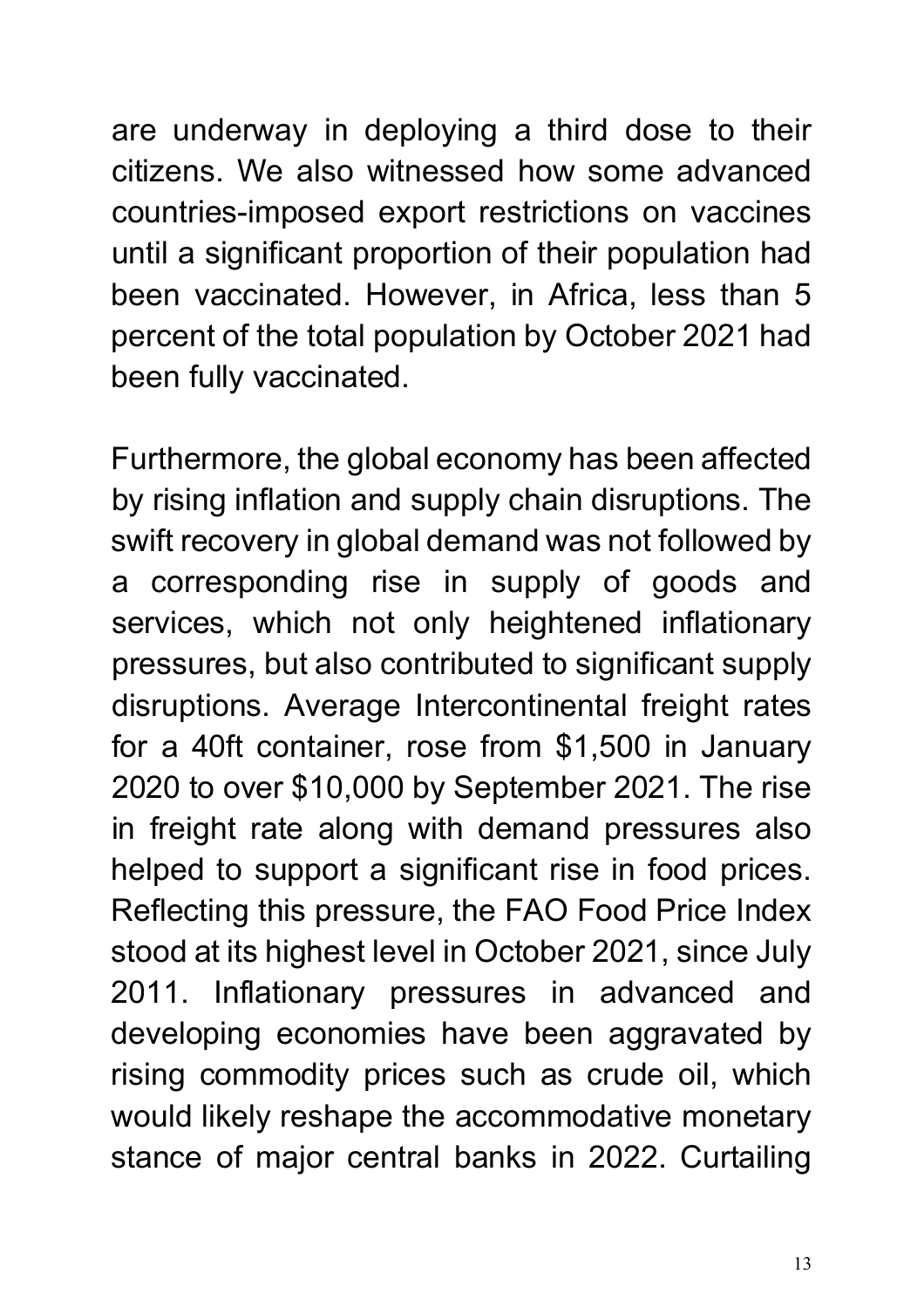inflation and supply disruptions are key to supporting continued recovery of the global economy in 2022.

## **Impact on Nigeria's Economy**

16. In Nigeria, the impact of these external factors as a result of the COVID-19 pandemic, have also worked to shape developments in our economy over the past year. Given our reliance on revenues from the export of commodities, such as crude oil, the fall in crude oil prices from a high of \$68 per barrel in January 2020 to \$24 per barrel in April 2020 had adverse implications on the supply of foreign exchange into the country, as well as on government revenues. While oil prices have risen to close to \$80 today, OPEC restrictions on our production output along with the rising cost of petroleum imports have prevented us from being able to harness the gains from the rise in crude oil prices.

### **Exchange Rate**

17. As a result of the drop in foreign exchange supply arising from low earnings from the sale of crude oil, the naira depreciated by 7.7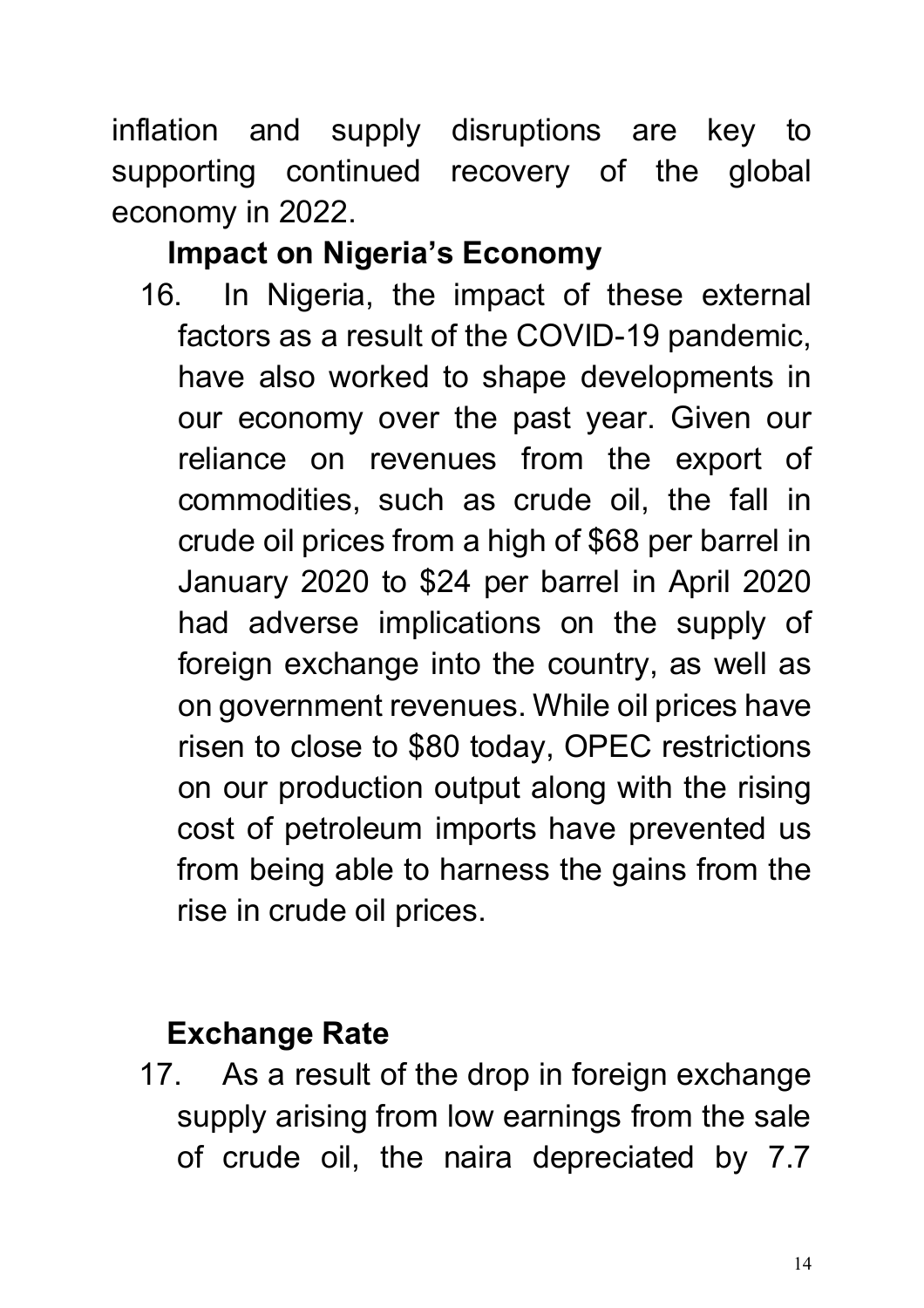percent from N380/\$ to 410/\$ at the I & E window. Supply was also affected by massive outflow of foreign portfolio investments from Emerging and Frontier Markets including Nigeria in 2020. A combination of these factors led to a marked drop in our foreign reserves from nearly \$36.7bn at the beginning of the crises in March 2020, to a low of \$32.9bn in June 2021. It is important to state that the volume of activities at the I&E window fell from nearly \$250 - 300 million daily to less than \$40 million in the first quarter of 2021.

### **Supply Disruptions and Inflation**

18. Third, the imposition of containment measures as well as the rising cost of imported goods due to supply disruptions helped to aggravate inflationary pressures in the 2<sup>nd</sup> half of 2020. Our inflation rate rose from 12.12 percent in January 2020 to 18.17 percent in March 2021. Part of the rise in inflation was due to the surge in demand that arose from the easing of restrictions on movements, which led to a growing disparity between demand orders and output from factories and farms, not only in Nigeria but in other parts of the world.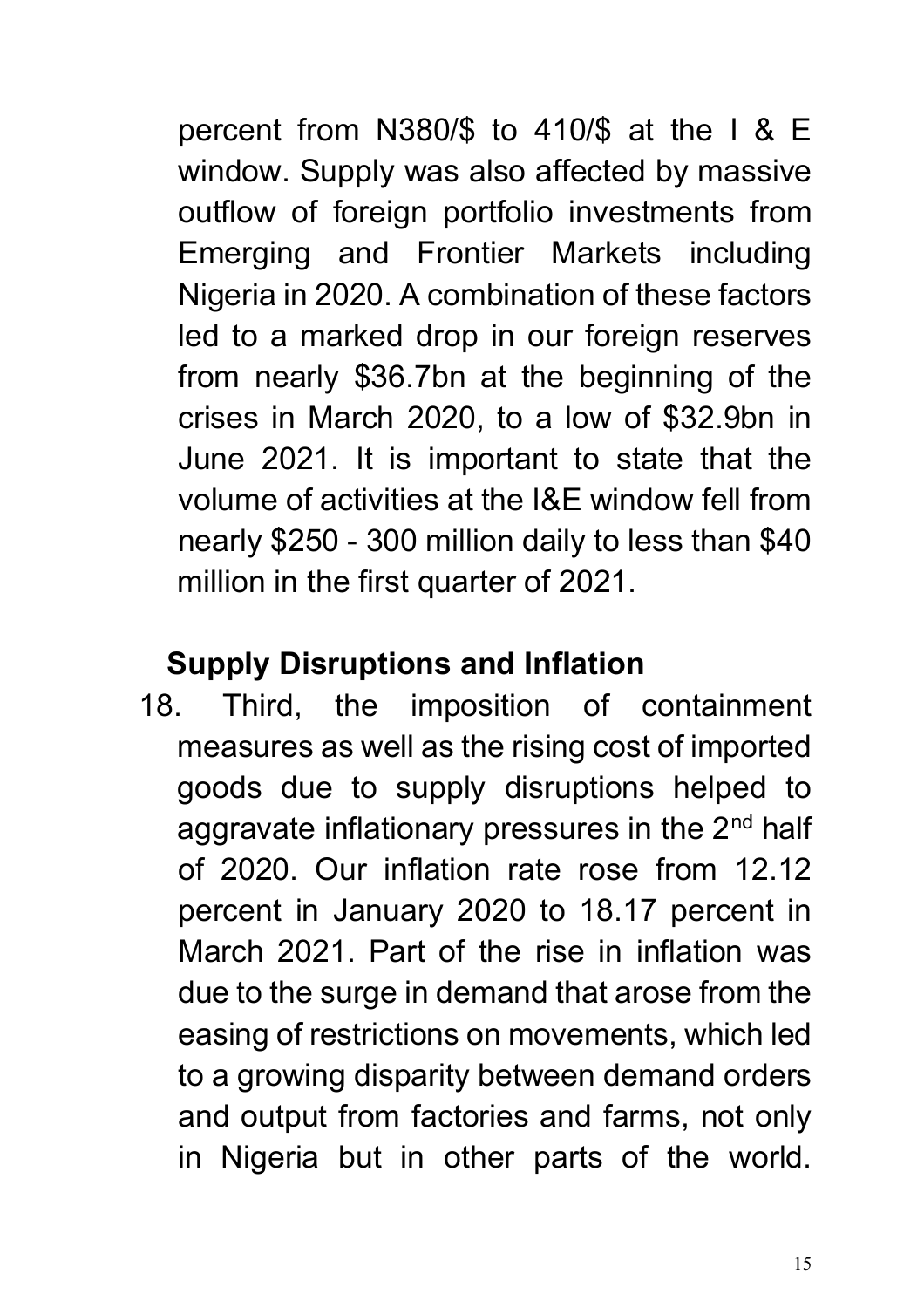Heightened demand along with adjustments in the exchange rate, farmer herder clashes, imported inflation, insecurity in parts of the food belt region, and rising transportation cost, were some of the other key factors that drove the rise in inflation.

- 19. Consequently, the pandemic and its attendant effects re-ordered the paths of our key macroeconomic and financial indicators after the gains we had achieved following the impact of the 2015 - 2017 oil price crisis. As a result of these effects the Nigerian economy fell into a second recession in four years, in the 3rd quarter of 2020.
- 20. However, the banking sector remained robust and sound due to prompt response by the Central Bank in order to prevent an economic crisis from spilling over into a financial crisis. As result, the banking sector continued to consolidate on the gains of the recovery from the 2016 & 2017 recession. Although we saw some fragilities in the system, they constituted limited risks. Prudential indicators such as NPLs stood at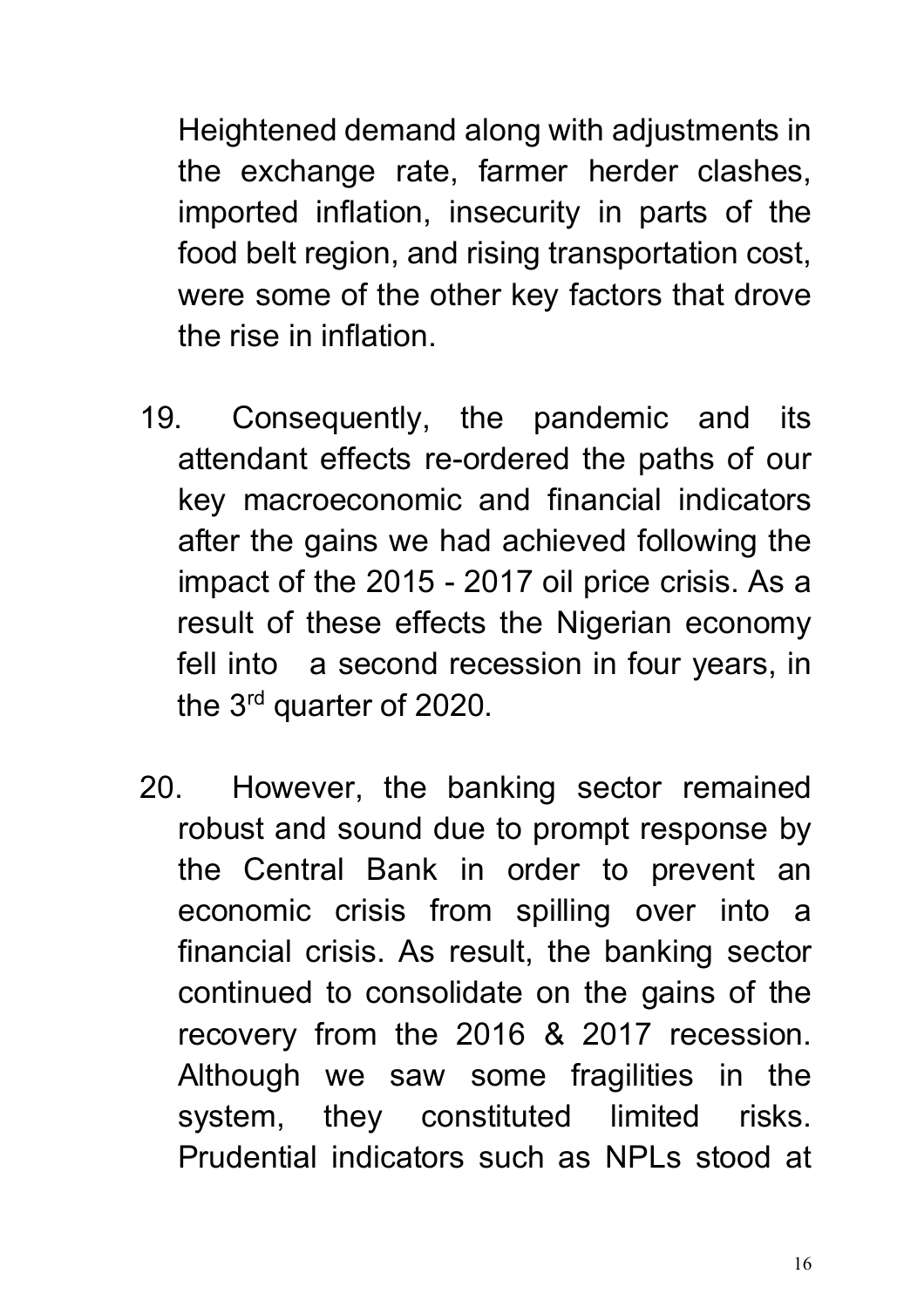5.4 percent in November 2021, while the CAR remained above 15 percent indicating continued resilience of our banking system.

#### **Response of the Monetary Authorities**

- 21. The impact of the COVID-19 pandemic provided many lessons that has helped to shape subsequent actions by the Monetary Policy authorities. For example, we realized how vulnerable our economy was relative to advanced markets in not only access to essential medical supplies, but in the form of monetary policy support that Central Banks in developing countries could provide in supporting the recovery of their respective economies. Rather than let the crisis compound our problems, we reflected on ways in which we could turn the crisis into an opportunity. One that would reset the trajectory of our economy from its dependence on imported items to one that is more resilient and productive.
- 22. With the pace at which viruses spread, which could significantly derail economic growth, we were further emboldened to work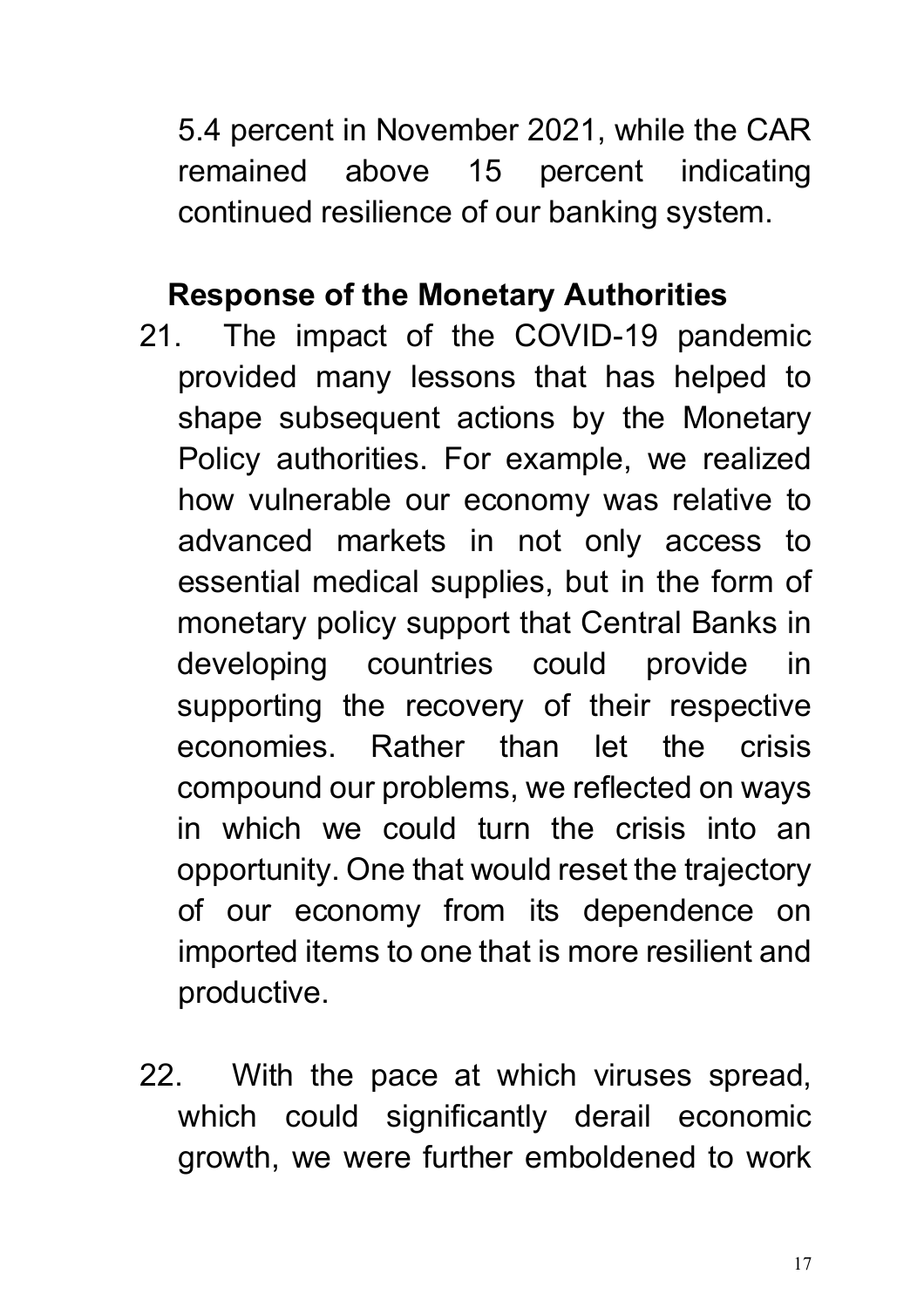on measures that would improve productivity, support employment generation and strengthen the resilience of our economy to external shocks.

23. As a result, working with the fiscal authorities, we took unprecedented measures to contain the effects of the pandemic on our economy, in addition to other efforts aimed at stimulating greater economic activity in key sectors of our economy. Please permit me to highlight some of the steps we took towards achieving our mandated goals.

### **Containing the Impact of COVID-19**

24. First, the Central Bank of Nigeria worked with the fiscal authorities in instituting strong policy support measures capped under the Economic Sustainability Plan (ESP), which was designed to contain the effects of the pandemic, restore stability to the economy by helping households and businesses affected by the pandemic and to lift our economy out of the woods through massive interventions to critical sectors.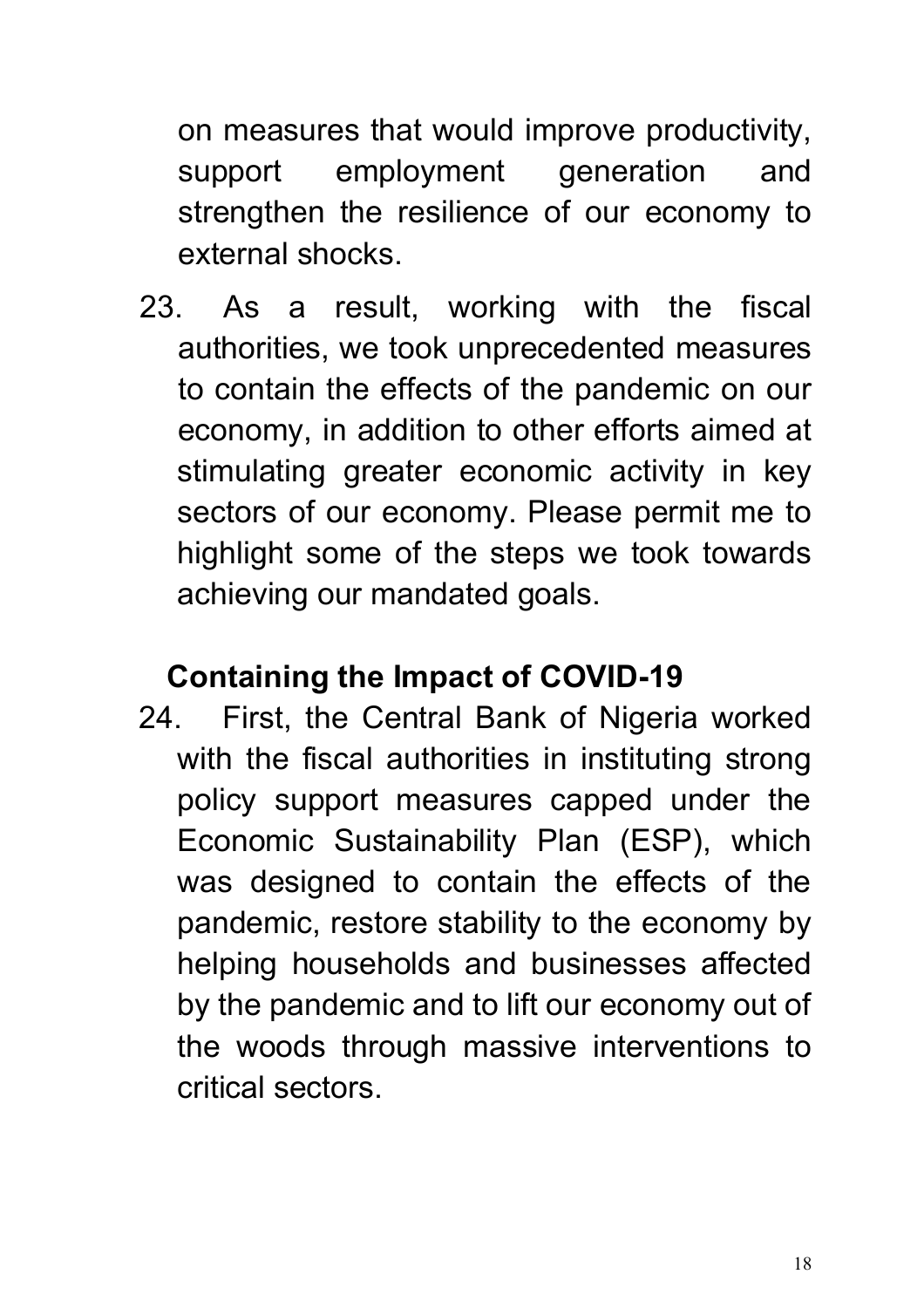- 25. Under this plan, the monetary and fiscal authorities collectively mobilized and injected over N5trillion to support households and businesses. It is gratifying to state that the Central Bank of Nigeria deployed more than N3.5trillion, - about 4.1 percent of Nigeria's GDP to critical sectors such as agriculture, manufacturing, electricity, and healthcare in order to stimulate and help the economy recover from the deep shock. Other specific policy measures undertaken include.
	- a)Reduction of the monetary policy rate from 13.5 to 11.5 percent to improve the flow of credit to households and businesses.
	- b)Reduction of the interest rate on CBN intervention loans from 9 to 5 percent.
	- c)Extension of the moratorium on principal repayments for CBN intervention facility to March 2022.
	- d)Granted regulatory forbearance that allow banks restructure loans given to sectors severely affected by the pandemic.
	- e)Strengthened the Loan to Deposit ratio policy, which has resulted in a significant rise in loans provided by financial institutions. Total gross credit rose by over 21.1 percent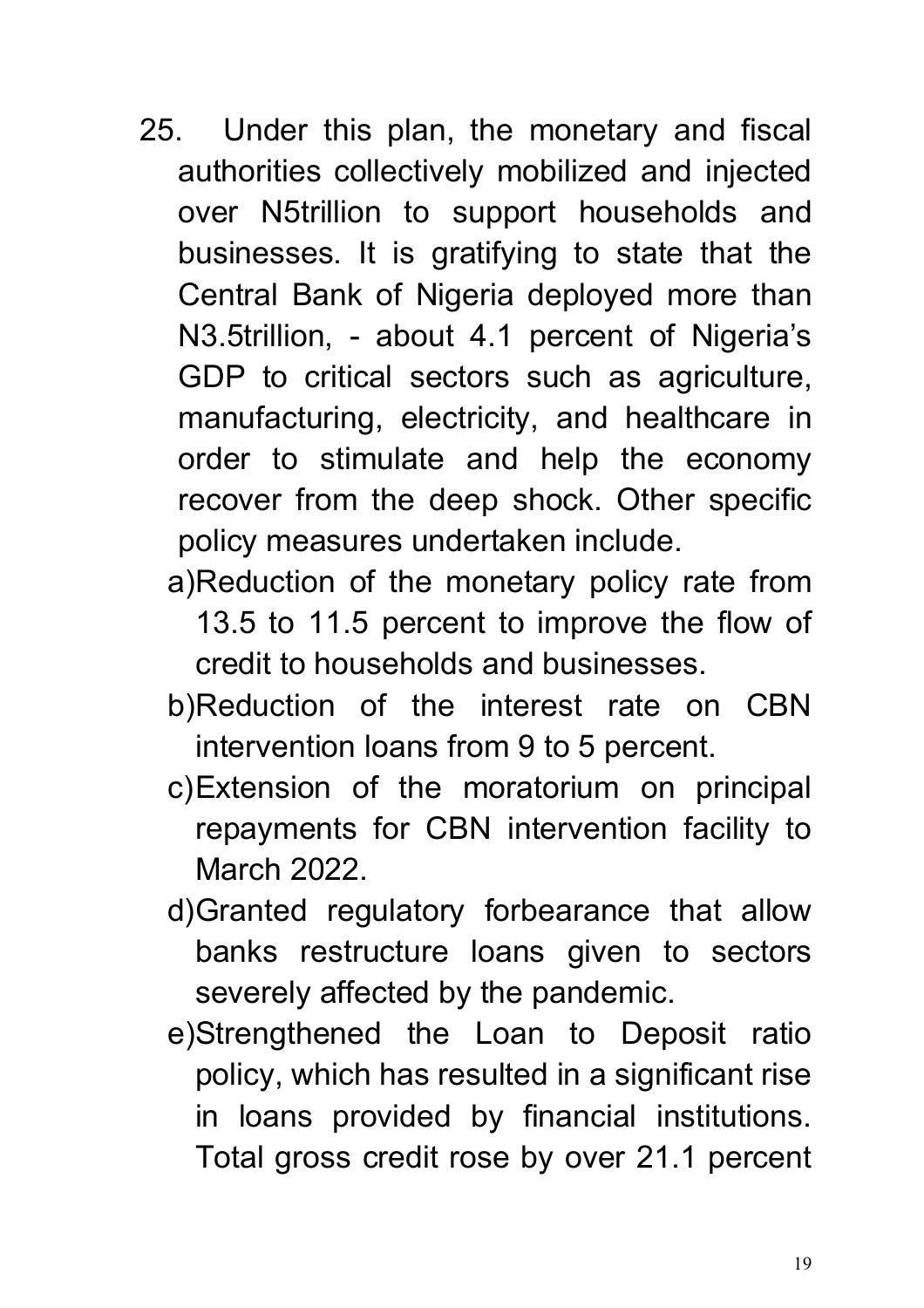over the past year, from N19.4 trillion to N23.5 trillion.

- f) Created a N50 billion target credit facility for affected households and small and medium enterprises through the Nirsal Microfinance Bank, against which N363.5 billion has been disbursed to over 767,000 Nigerian households and micro businesses.
- g)Mobilized key stakeholders in the Nigerian economy, under the Private Sector Coalition Against COVID-19 (CACOVID) team that raised N39.646 to support the fight against the scourge. The funds were used to support three (3) key priority areas:(i) development of 39 fully equipped isolation centres including Intensive Care Units (ICUs) and molecular testing labs and procurement of medical equipment such as PCR test kits across the country; (ii) provision of palliatives in the form of essential food items to 1.7 million households, an equivalent of 8 million Nigerians; and (iii) improving awareness in rural awareness on the COVID-19 virus and capacity building for community health workers.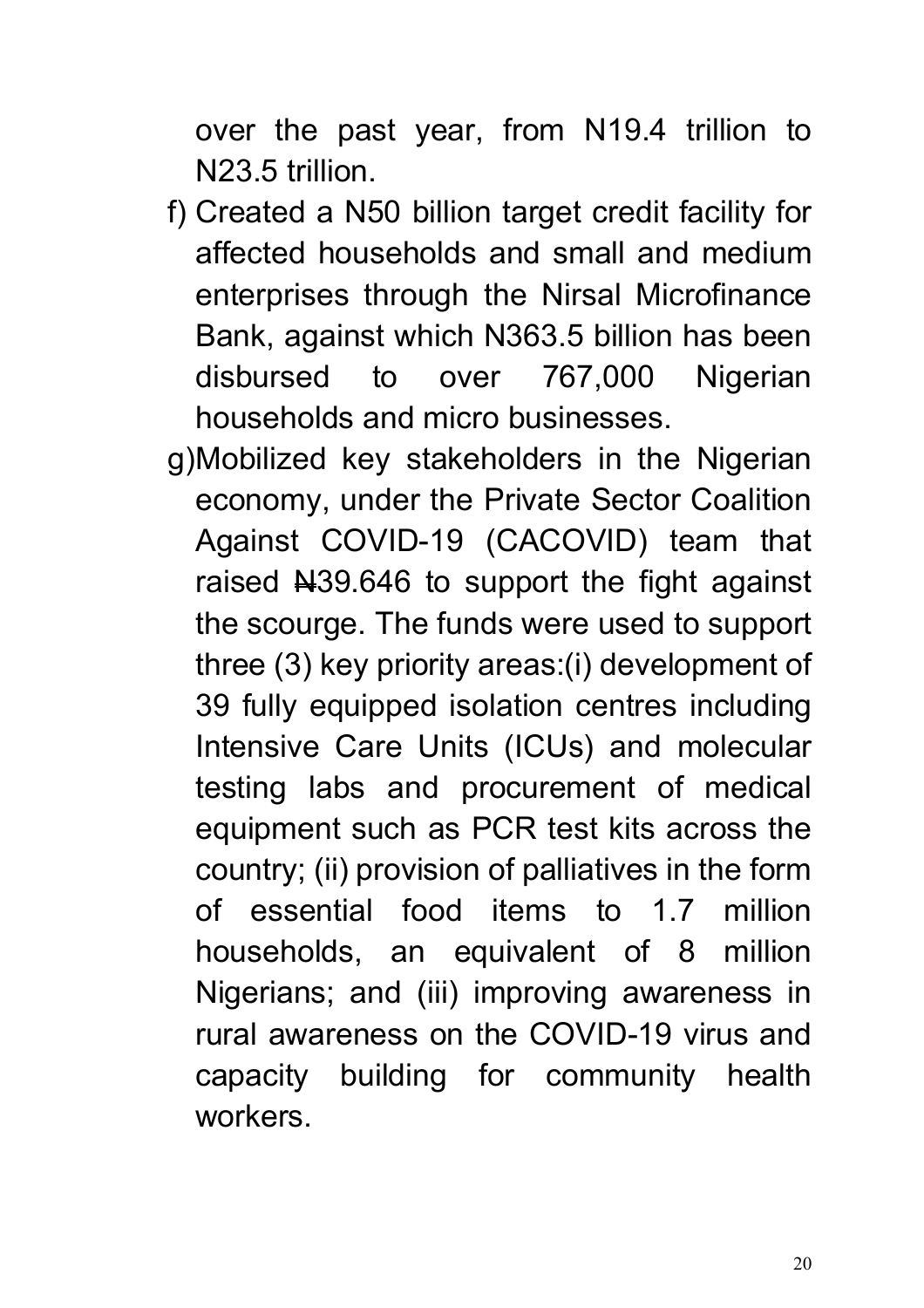- h) Created a N1 trillion facility in loans to boost local manufacturing and production across critical sectors; of which 53 major manufacturing projects, 21 agriculture related projects and 13 service projects are being funded from this facility.
- i) Creation of a NGN100 billion intervention fund for pharmaceutical companies and healthcare practitioners to expand and strengthen the capacity of our healthcare institutions. We have increased this fund to N200 billion to accommodate more players in the healthcare sector, such as phytomedicine practitioners and manufacturers of medical devices and vaccines. Our primary focus is to create a hub where medical officers can have access to diagnostic equipment to carry out quality medical services at an affordable price for Nigerians.

So far, over  $\frac{10107}{7}$  billion has been released to support 114 healthcare projects, including six (6) greenfield (new) and 108 are expansionary (brownfield). The projects financed included cancer treatment centres, medical diagnostics, pharmaceuticals, dental services, eye clinics, and other healthcare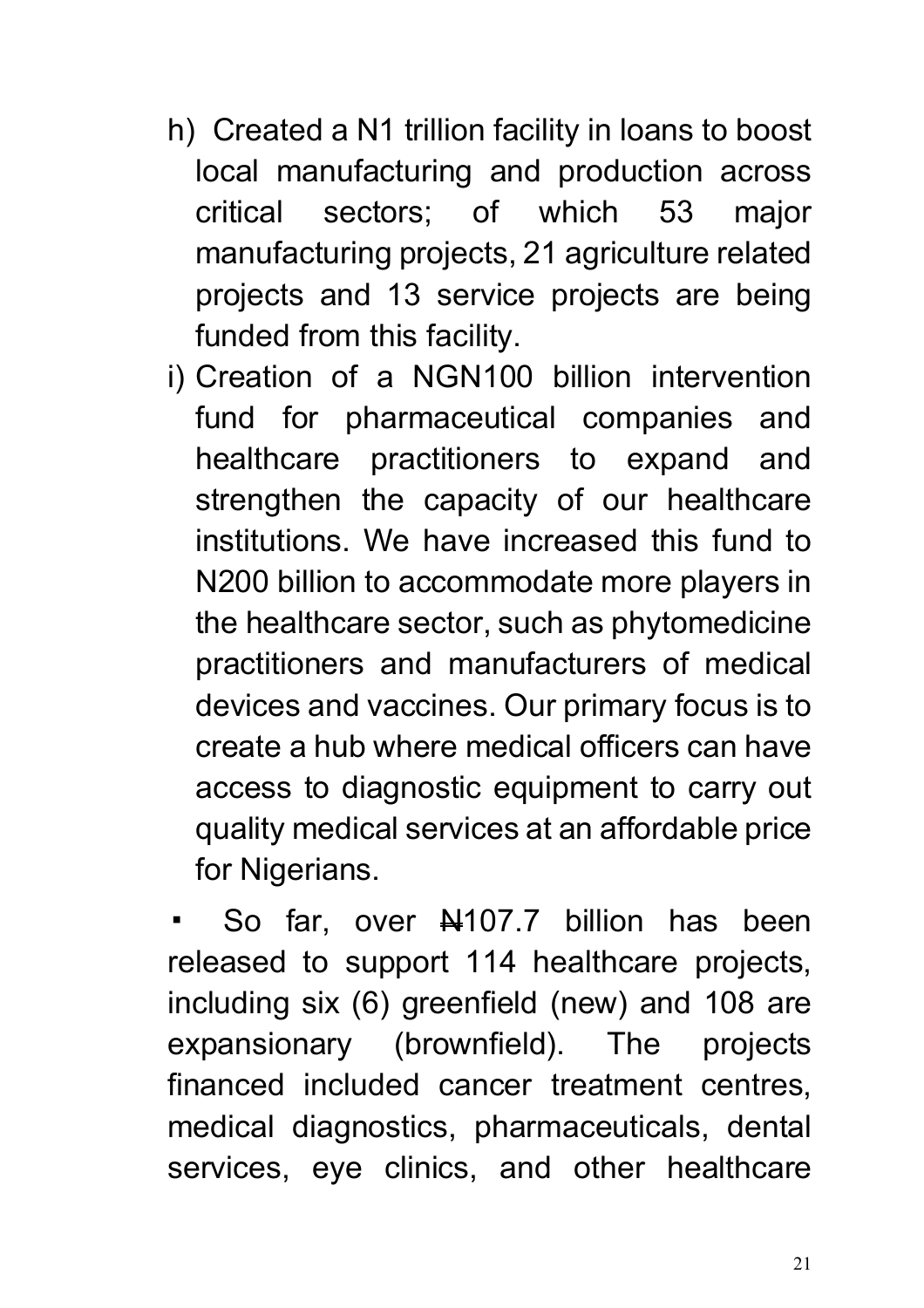service providers. We are happy to inform you that the intervention programs have contributed to the increased bed space in our hospitals, and improved healthcare productivity as evident in the increased number of successfully treated Covid 19 patients.

26.These developmental initiatives combined with our monetary and financial policies have helped to support the recovery of our economy and in re-aligning general macroeconomic conditions.

## **The Journey so far and our scorecard**

27. As a result of these measures, we witnessed robust economic recovery as GDP growth stood at 4.03% in the 3rd quarter of 2021, following the 5.01% growth recorded in the 2<sup>nd</sup> Quarter of 2021. The economy has remained on a positive growth path for four consecutive quarters after the recession in the 3rd quarter of 2020. 41 out of the 46 sectors assessed in the 3<sup>rd</sup> quarter by NBS, recorded positive growth, as growth was driven by significant improvements in the non-oil sector, particularly, Agriculture Manufacturing, Trade,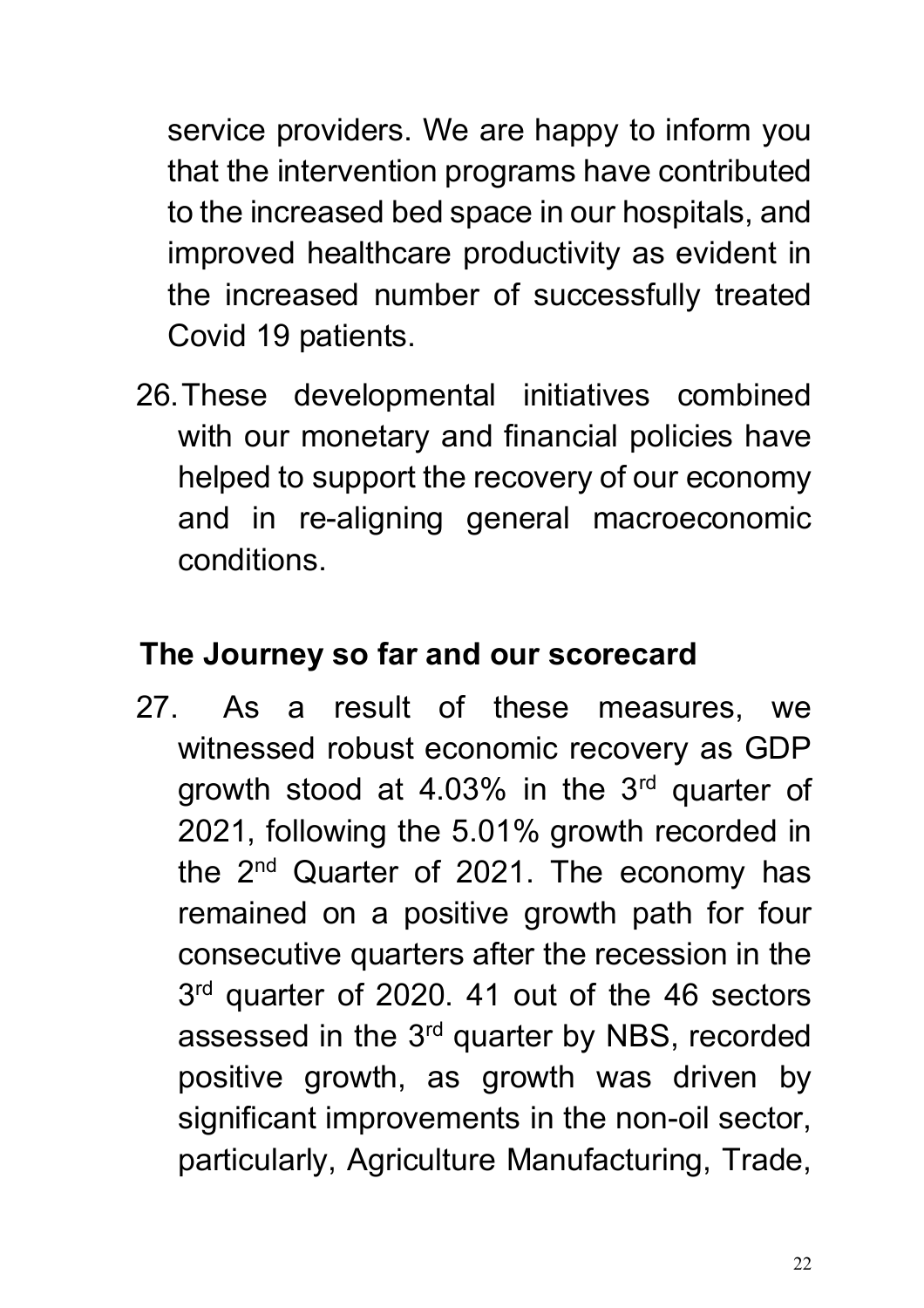ICT, Construction, Finance and Transportation. We have also witnessed a gradual recovery in manufacturing output growth as the Manufacturing PMI index rose to 47.3 points in October 2021 from 44.9 in January 2021.

28. Our interventions particularly in the manufacturing and the agriculture sectors significantly helped to encourage continuous improvements in growth in these two key sectors of our economy. Today, our food production systems have become more sustainable due to the improved output at our farms and local factories. Output of staple commodities such as rice, maize, palm oil and tomatoes have grown significantly, and we have also seen increased efforts of our local manufacturing firms to engage in backward integration efforts. Second, a visit to any major retail chain will reveal an increasing number of high quality made in Nigeria products relative to imported goods, which is helping to increase domestic production, generate employment and wealth in our country. If these intervention efforts were not carried out by the monetary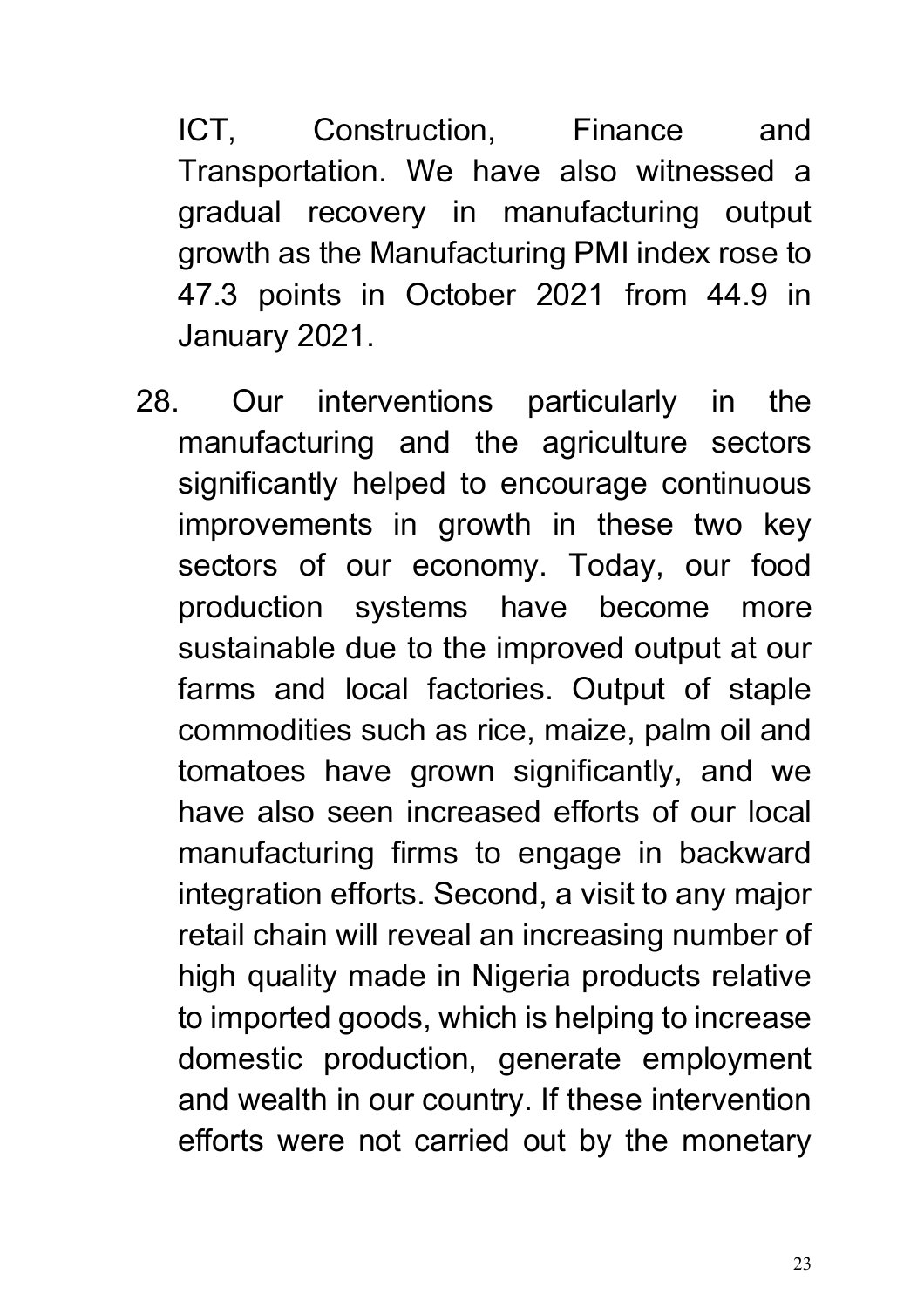and fiscal authorities, our economy would have been in a grim state.

## **Inflation**

29. Inflation has continued to moderate for seven consecutive months, as it declined from 18.17 percent in March 2021 to 15.9 percent in October 2021 supported by improved output of staple food items. Inflation however still remains above our benchmark, which means efforts must continue to be made to slow down the pace of the rise in prices.

## **External Reserves**

30. Supported by our demand management policy, in addition to support from the successful issuance of the \$4bn Eurobond and the IMF SDR, our external reserves today stands at over \$41.4bn which is enough to support 9 months of imports. This is not just a morale booster for both foreign direct and portfolio investors willing to invest in the economy, but it provides significant fire power to support our domestic industries that need to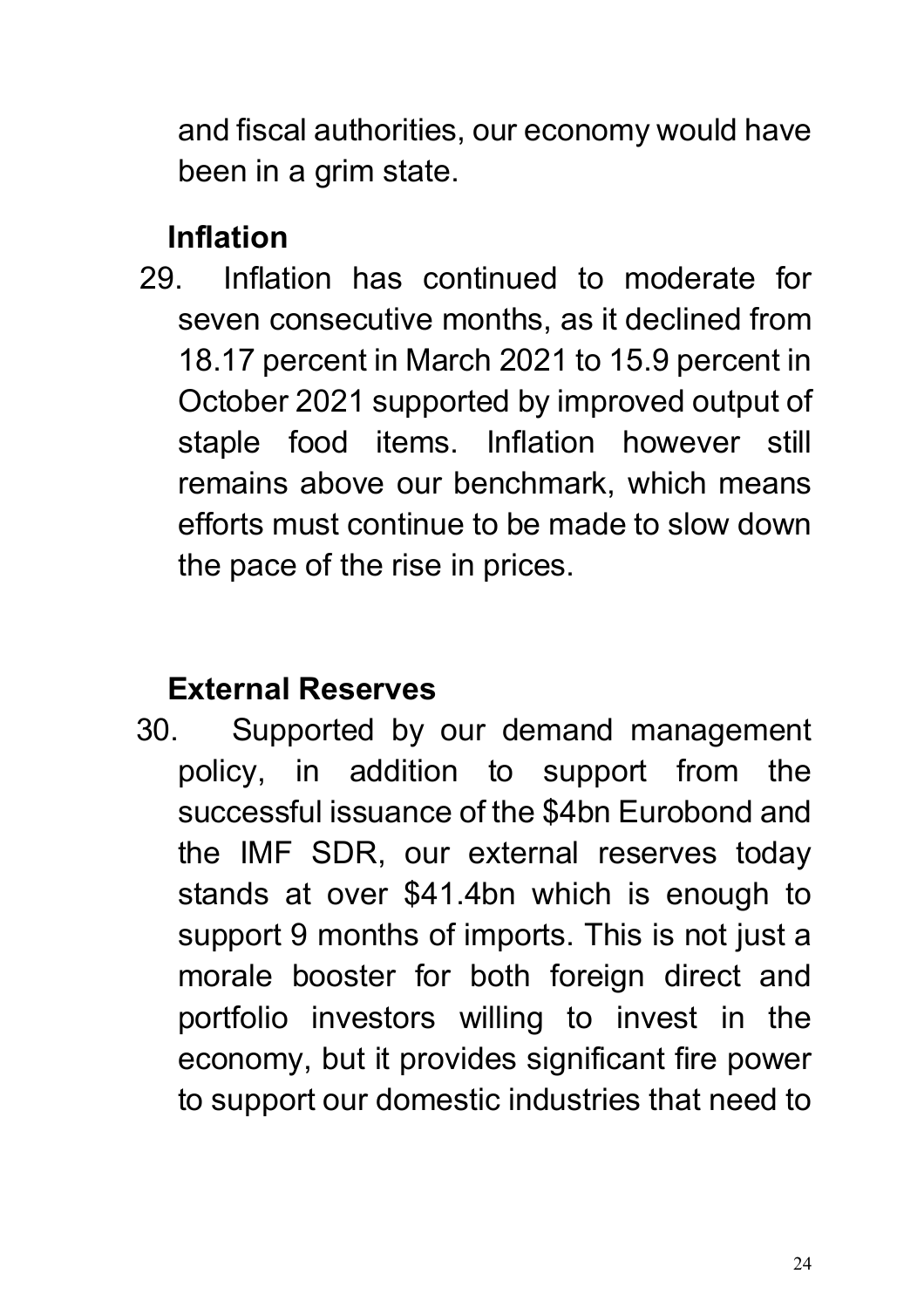import critical machines and equipment for domestic production and exports

## **Exchange Rate**

- 31. As a result of our demand management policy, the naira has remained largely stable around N411/US\$1 at the I&E window particularly since the discontinuation of FX allocation to Bureau De Change operators along with the convergence between the CBN and NAFEX rates. Banks are now able to meet the demands of their customers seeking forex for SMEs, school fees, medical and PTAs, which has reduced the need of customers to rely on alternative providers of foreign exchange. Average daily Fx turnover at the I&E window is now over \$250million, up from \$40million in April 2020.
- 32. Our current account deficit has narrowed significantly, from a huge deficit of 4.53% of GDP in the  $4<sup>th</sup>$  quarter of 2020 to negative 0.44% of GDP in the 2<sup>nd</sup> quarter of 2021 due to a surplus position in the goods account. The surplus position in the goods account is due to a reduction in imports, increase in crude oil and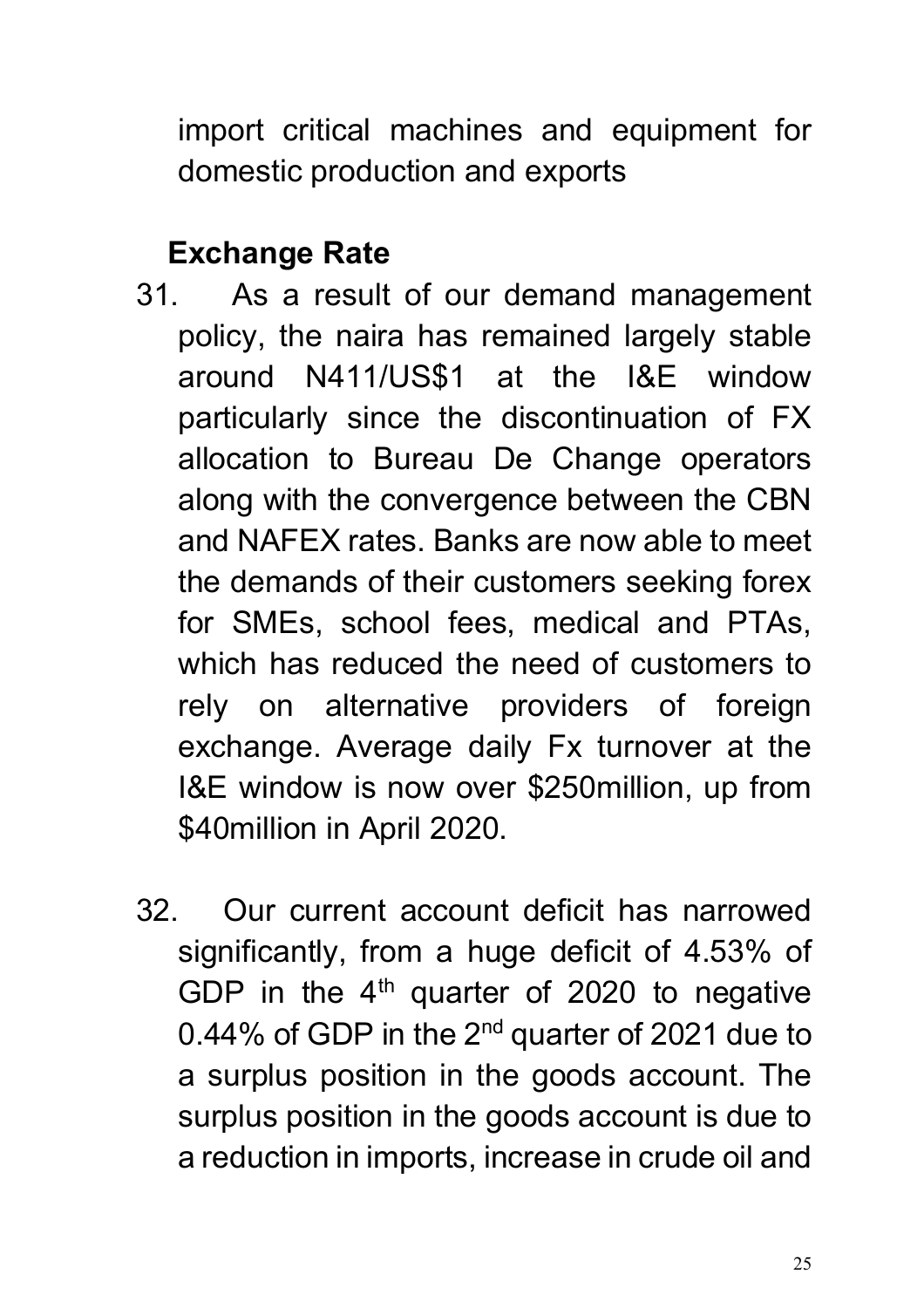gas export receipts, and improvement in remittance inflows. Remittance inflows have been supported by our naira for dollar program, and we have seen a surge in remittance inflows from over \$5m per week in June 2020 to over \$100m per week in October 2021.

## **Outlook**

- 33. Following the impact of the various accommodative policy measures, our economy made a swift exit from the recession. Unlike the five quarters it took to exit the previous recession, the economy rebounded after just two quarters of contractions, underpinning the resilience of the economy amid greater policy support. I am pleased to note that growth has returned to pre-covid levels due to the accommodative policy support provided by the monetary and fiscal authorities.
- 34. Although uncertainties remain around the mutating Delta virus, prospects of a broadbased economic recovery in Nigeria remain bright as efforts are made to improve access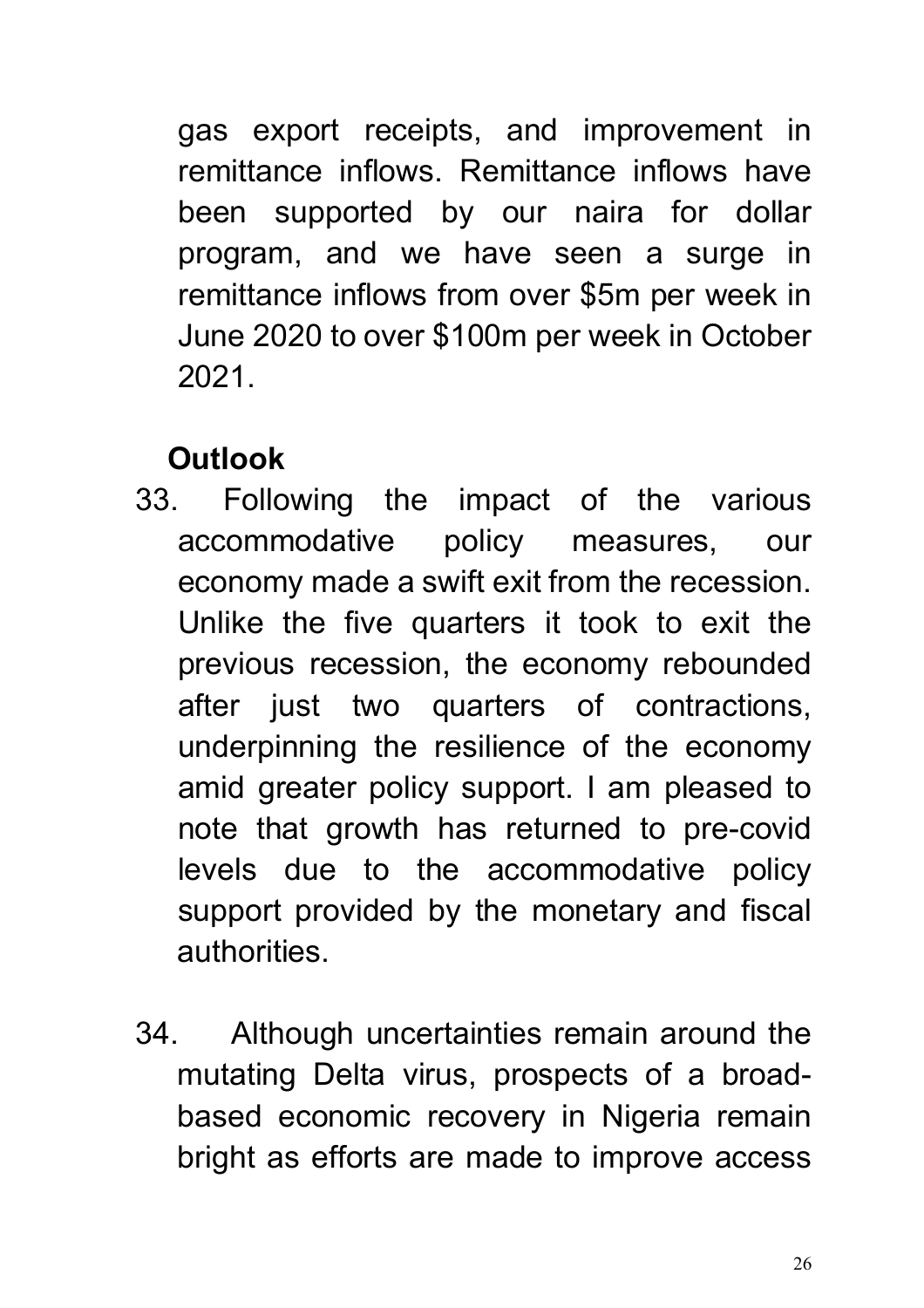to vaccines for Nigerians, in addition to measures aimed at implementing safety protocols to curb the spread of the virus.

35. As a result of these growth enhancing policy measures, we project that GDP will grow at 3.0 percent for 2021 up from -1.8 percent in 2020. Inflation is expected to continue on its downward trajectory into 2022 as continued interventions along with the onset of the harvest season aid improved supply of food items, which would further help to decelerate inflationary pressures.

### **Policy Focus in 2022**

36. I would like to state that notwithstanding these positive indicators, our economic growth remains fragile, as our unemployment and inflation rate remain at levels that are not very supportive of growth. Second, continued implementation of our intervention efforts would need to be undertaken to sustain the recovery efforts and stimulate further growth of the economy. Third, given population growth at about 2.7 percent annually, it is important that we continue to deploy measures that will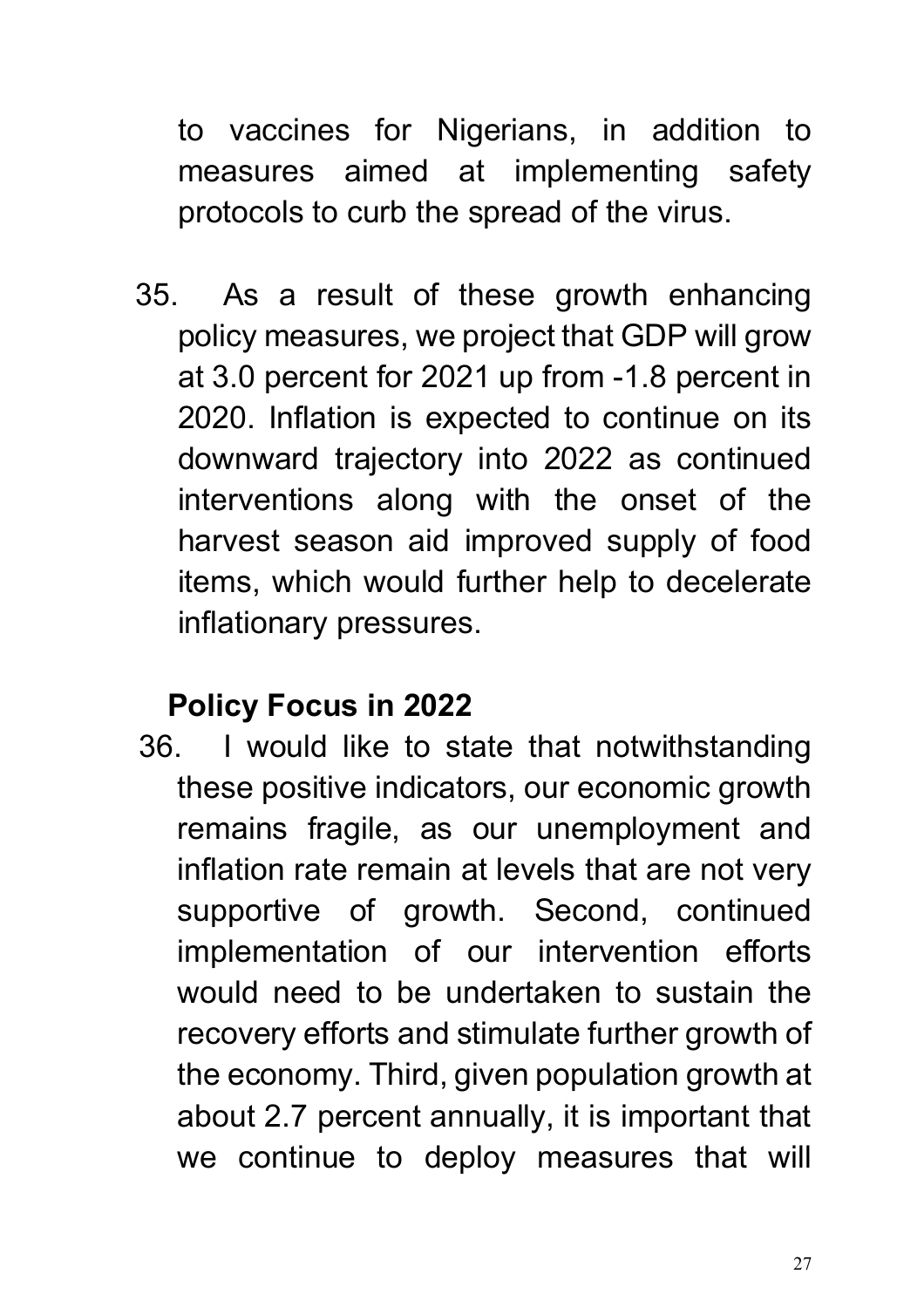enable our economy to attain annual growth rates of over 5 percent.

- 37. Through the pandemic we are aware that our policy responses are often more effective when we work with the private sector. For example, the CACOVID alliance played an instrumental role in reducing the negative effects of the pandemic, by providing palliative support to families affected by the virus and in rebuilding our healthcare institutions. Leveraging the strength of the private sector will be critical in mobilizing funds that are needed toward building a more resilient and stronger economy. We intend to strengthen collaborations with the private sector in order to support investments in critical sectors such as infrastructure, and ICT, in addition to ongoing efforts to build a stronger agriculture and manufacturing base in Nigeria.
- 38. As a result, all efforts in 2022 must be made to ensure that we maintain our focus on improving access to finance and credit for households and businesses, mobilizing investment to boost domestic productivity,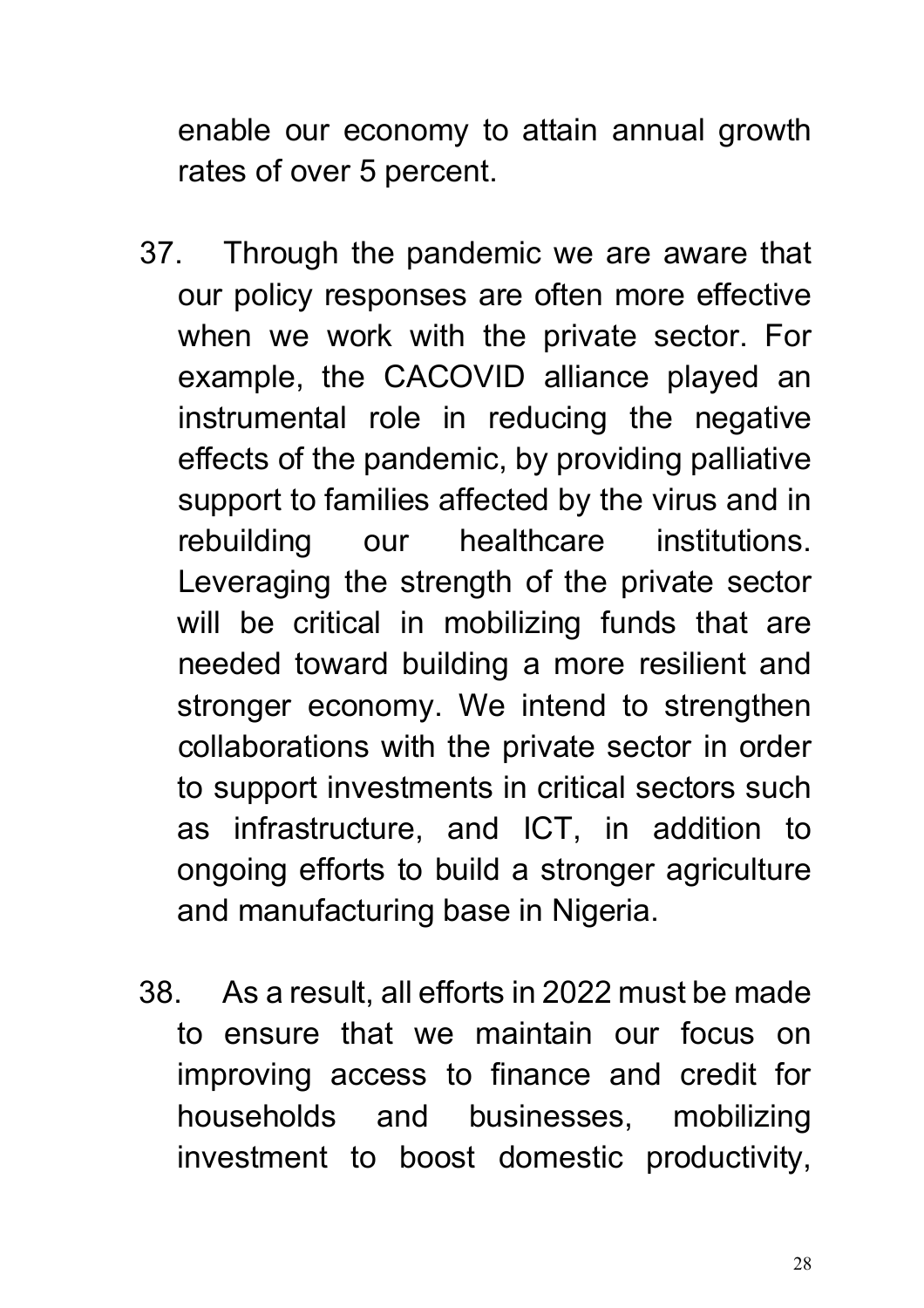enabling faster growth of non-oil exports, and supporting employment generating activities.

#### **100by 100**

39. In an effort to implement policies that would engender growth and employment, the Central Bank of Nigeria, recently unveiled the 100 for 100 policy on production and productivity. Under this program, targeted credit of up to N5bn will be provided to 100 firms every 100 days, provided that these firms are investing in projects that are greenfield projects. Second, projects will be assessed on their ability to generate significant employment opportunities in critical sectors of our economy. Third, eligible firms must show evidence of their efforts to harness available local raw materials towards the realization of their intended investment. Efforts will also be made to support firms that are geared towards producing goods for the export market. The Central Bank of Nigeria is committed to supporting eligible firms with foreign exchange to import machineries and equipment. Let me add that routine audits will be conducted on firms that receive funding, to ensure that they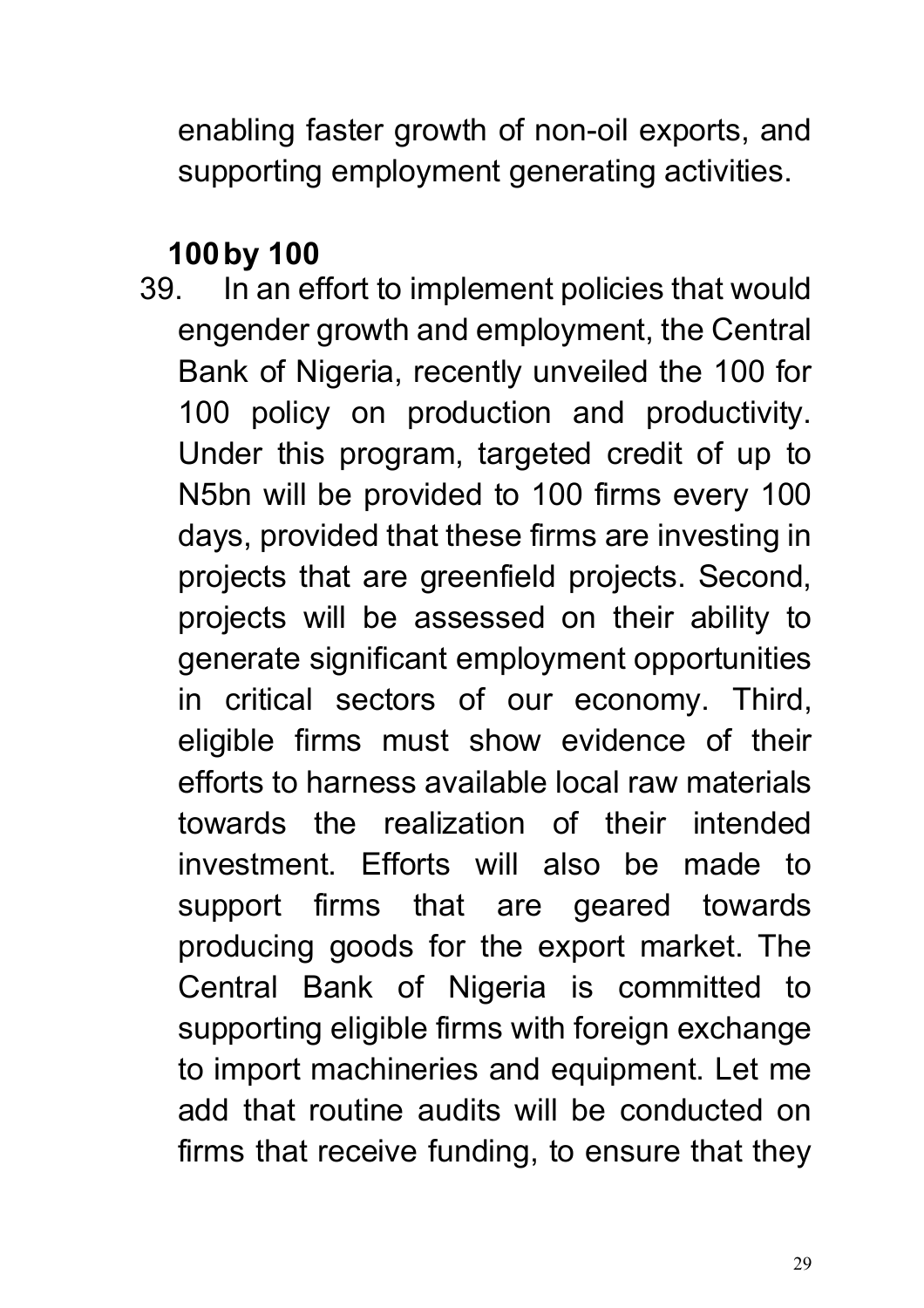are complying with the terms of the program. We believe this program will significantly help to catalyze growth in critical sectors of our economy, while aiding our efforts to create employment opportunities and reduce our dependence on imported goods.

# **Supporting the Growth of the Digital Economy**

40. A key focus of the Central Bank of Nigeria under my leadership has been enabling the buildout of a robust payment system in Nigeria, that will provide cheap, efficient, and faster means of conducting payments for most Nigerians. With the growing pace of digitization globally, it is essential that we leverage digital channels in fulfilling this objective. Total transaction volumes using digital channels more than doubled between 2018 and 2020, as volumes rose from 1.3bn to over 3.3bn financial transactions in 2020. Digital payment channels also help to support continued conduct of business activities during the lockdown. Our robust payment system has continued to evolve towards meeting the needs of households and businesses in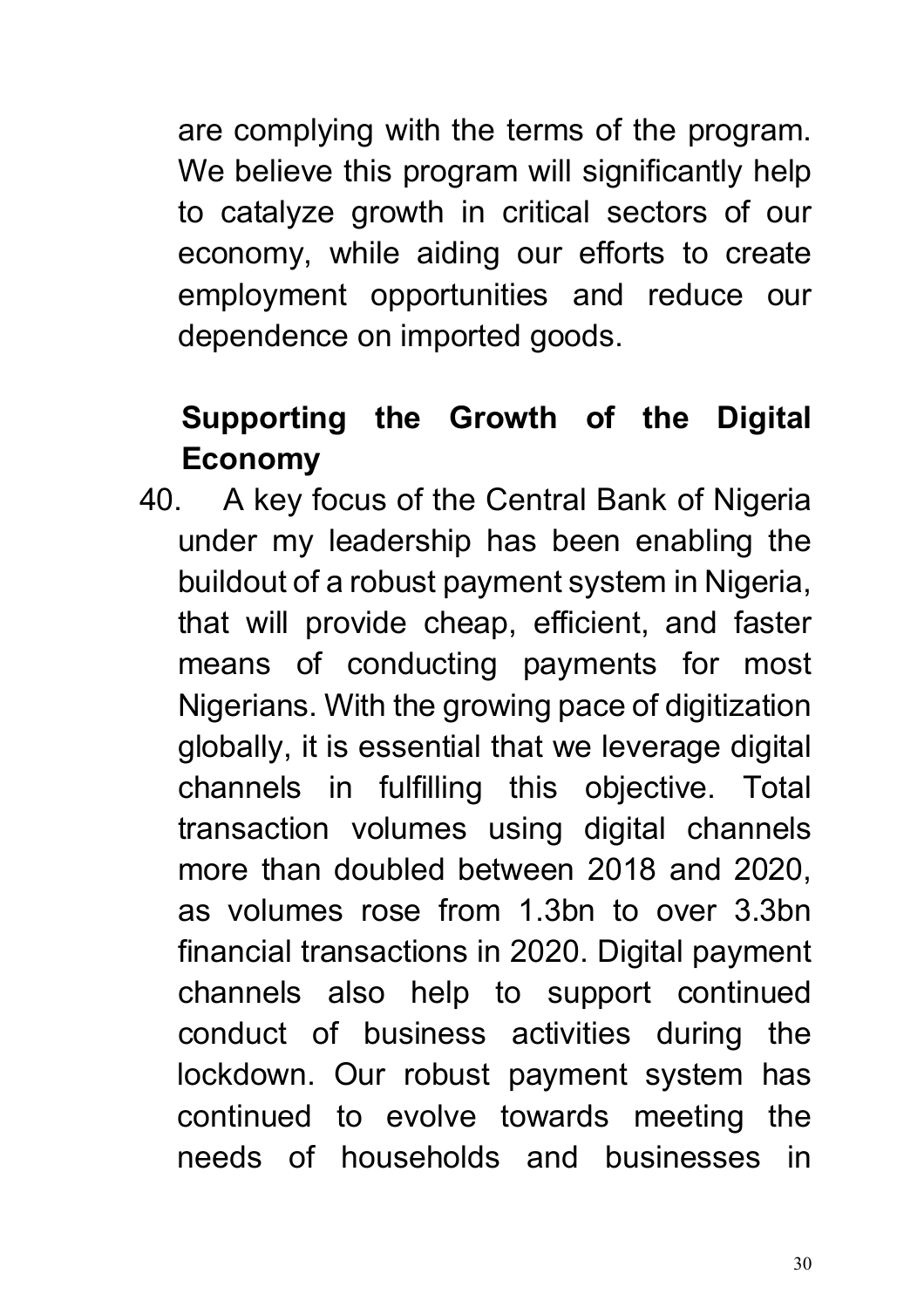Nigeria. Reflective of the confidence in our payment system, between 2015 and September 2021, about \$900m has been invested in firms run by Nigerian founders.

41. Notwithstanding these gains, close to 36 percent of adult Nigerians do not have access to financial services. Improving access to finance for individuals and businesses through digital channels can help to improve financial inclusion, lower the cost of transactions, and increase the flow of credit to households and businesses.

# **E-Naira**

42. It is in this vein that the Central Bank of Nigeria recently deployed the first central bank digital currency in Africa, the E-Naira, which would help in attaining our goals of fostering greater inclusion using digital channels, supporting cross border payments for businesses and firms, and providing a reliable channel for remittance inflows into the country. The E-Naira will ensure that Nigerians in remote areas can conduct financial activities using their digital devices at little or no cost. It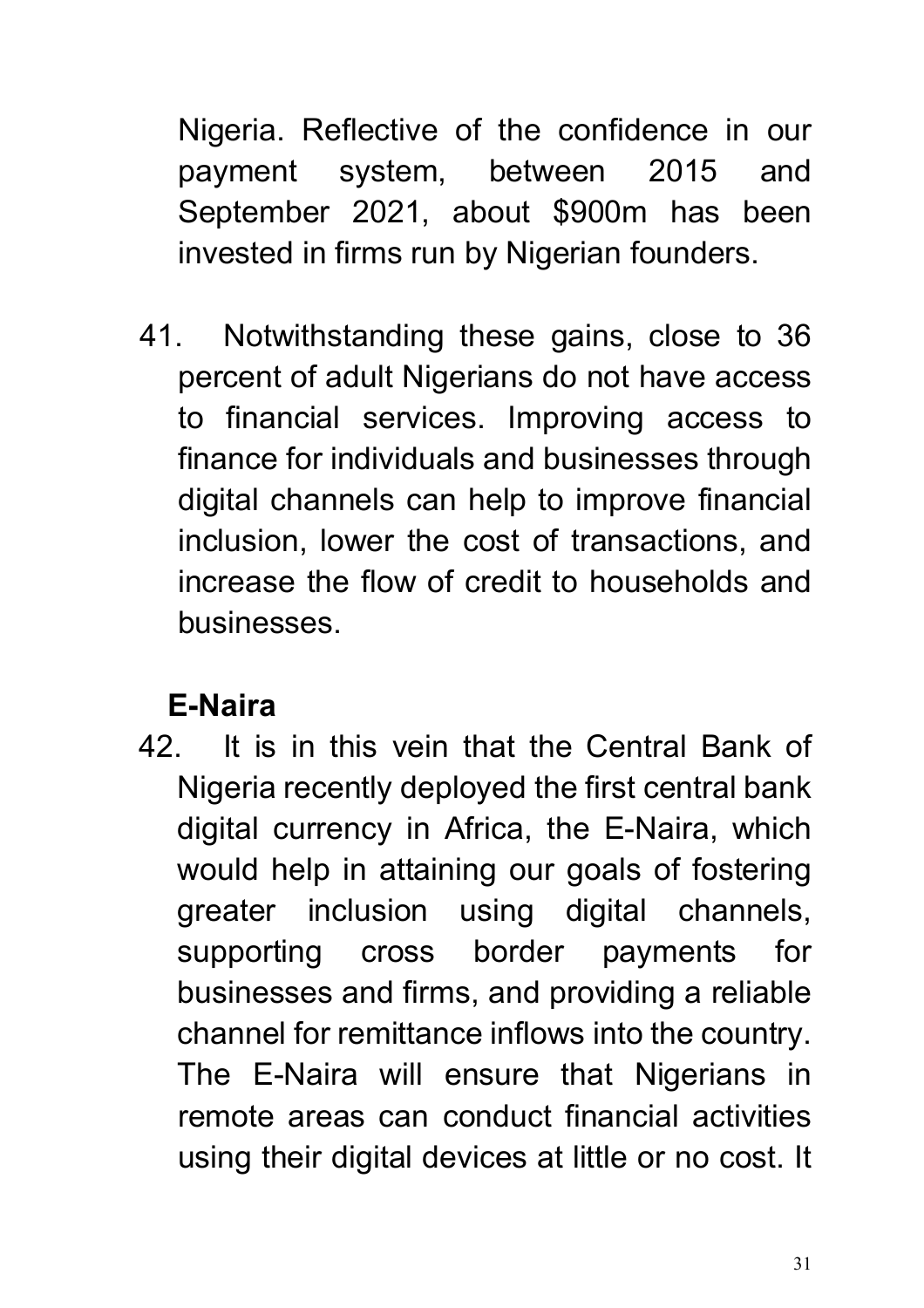will also help to strengthen the effectiveness of government intervention programs, as funds provided will get to the intended beneficiaries. In less than 4 weeks since its launch almost 600,000 downloads of the e-naira application have taken place. Efforts are ongoing to encourage faster adoption of the e-naira by Nigerians who do not have smartphones. The support of the financial industry will be critical in the ongoing deployment of the e-naira and efforts are on-going to encourage continued partnership between the CBN and stakeholders in the financial industry.

## **Infrastructure Finance**

43. With the decline in revenues due to federal and state government as a result of reduced receipts from the sale of crude oil, alternative ways of funding infrastructure are critical if we are to ensure sustained growth of our economy. As we are all aware, the cost of logistics is often seen as a significant impediment to the growth of businesses in the country.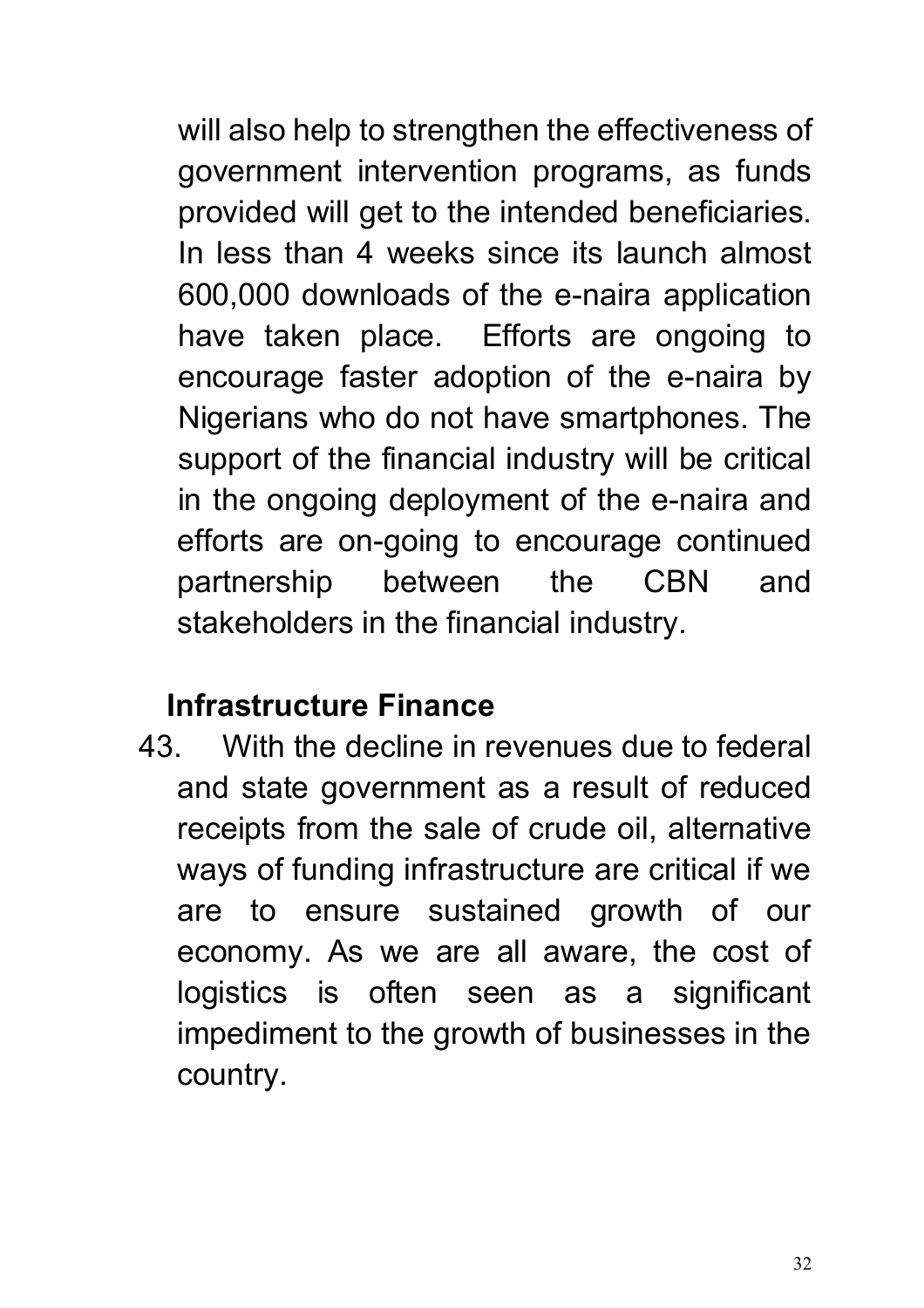- 44. In recognition of the role improved infrastructure could play in the development of our economy, along with the need to leverage private sector capital in funding the over N35trillion deficit, which is the estimated amount required to build an efficient infrastructure ecosystem in Nigeria, the Central Bank of Nigeria (CBN) working in partnership with critical stakeholders such as the Nigerian Sovereign Investment Authority (NSIA) and African Finance Corporation (AFC) set up Infracorp. Infracorp is expected to raise over N15 trillion to support investment in critical infrastructure in Nigeria.
- 45. So far, N1 trillion has been provided as seed funds by the promoters to support the operations of Infracorp. We recently appointed four fund managers, and a Management Team has been selected to run and manage Infracorp. Over the next two months, Infracorp will kick off its operations by targeting strategic infrastructure projects that would help catalyze further growth of our economy. Infracorp is expected to set the standard template that will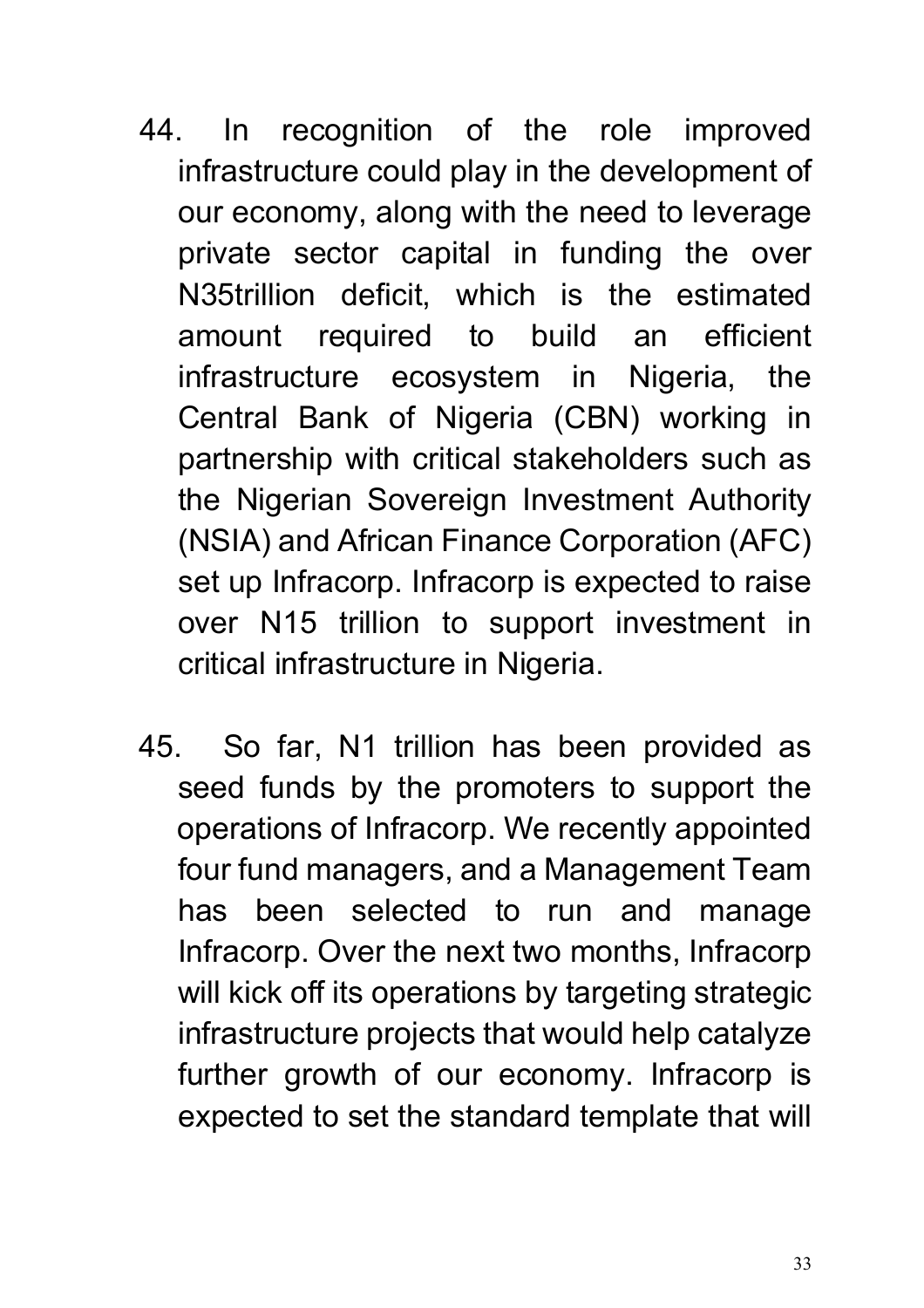help in enabling greater private sector funding for public infrastructure projects in Nigeria.

#### **Mobilizing International Capital: Nigeria's International Financial Center**.

46. A key challenge to supporting growth in key sectors of our economy is access to large pools of cheap investment capital. Today over \$100 trillion is held by institutional investors in OECD countries, most of it invested in low yielding assets relative to high yielding opportunities in Nigeria. Working to tap into this pool of funds will require the set-up of an investment framework that offers comfort and security to investors seeking to invest in critical sectors of our economy. In this regard, the Central Bank of Nigeria is working to set up an International Financial Center at the Eko Atlantic City in Lagos, that would serve as a hub for attracting domestic and external capital which is needed to strengthen our post covid economy. The International Finance Center when fully operational in the  $2<sup>nd</sup>$  quarter of 2022, will help to position Nigeria as a key destination for investment in Africa.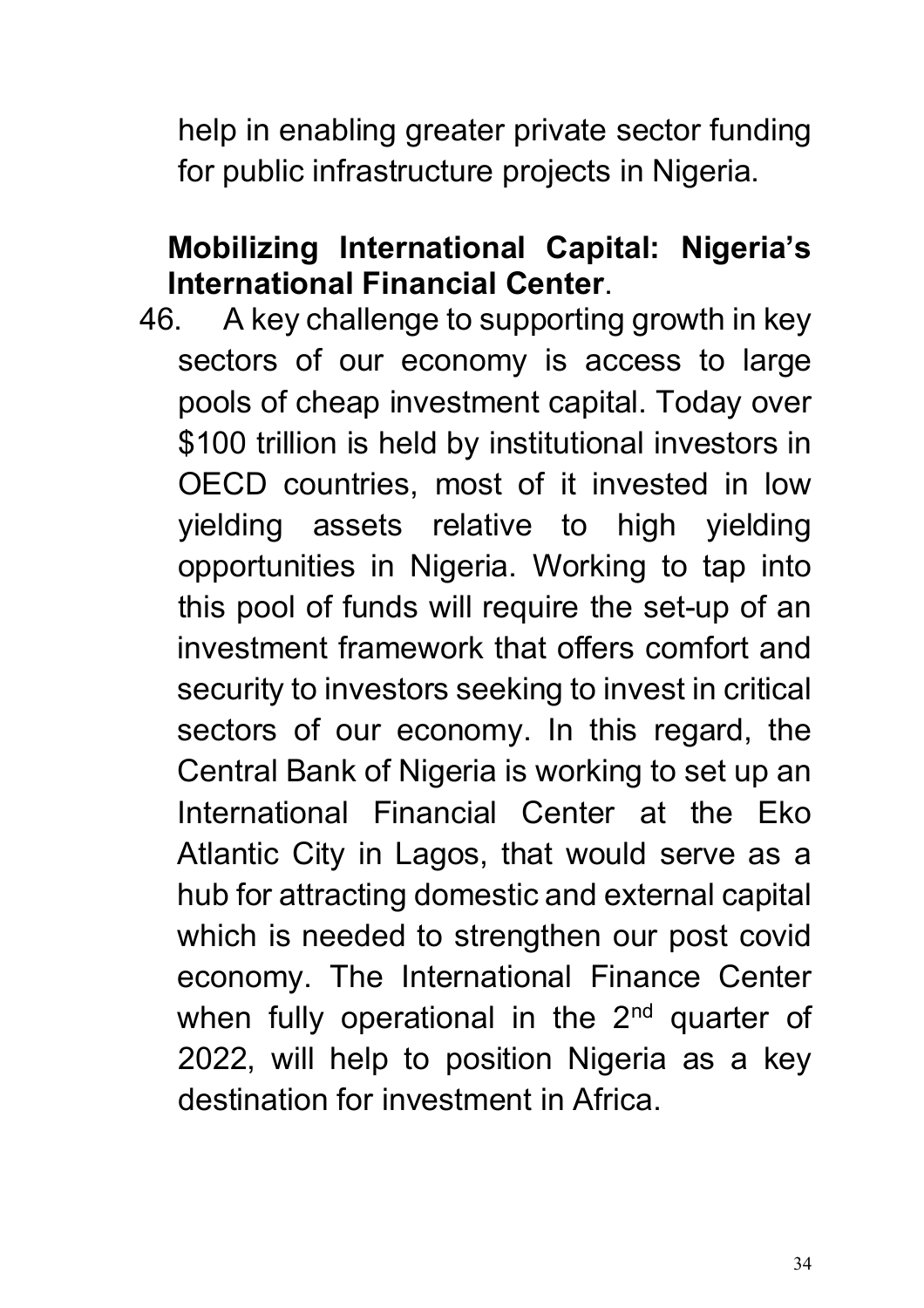## **Economic Outlook for 2022**

- 47. **Global Outlook**: The global economy is projected to recover in 2021 and 2022. Amidst uneven growth across regions, the latest IMF WEO projects global economic recovery from -3.1 percent in 2020, to 5.9 percent in 2021, and 4.9 percent in 2022. The projection is on the backdrop of expected recoveries in the US, China and EMDEs and a significant improvement in vaccine administration. Average inflation rate is also projected to rise from 0.7 percent in 2020 to 2.8 percent in 2021 for advanced economies and from 5.1 percent to 5.5 percent for EMDEs.
- 48. **Global Oil Prices:** According to the IEA Oil Market Report for November 2021, oil prices will on the average remain at favourable levels in 2022. Their models project brent crude oil price to be US\$79.40pb in 2022. Continued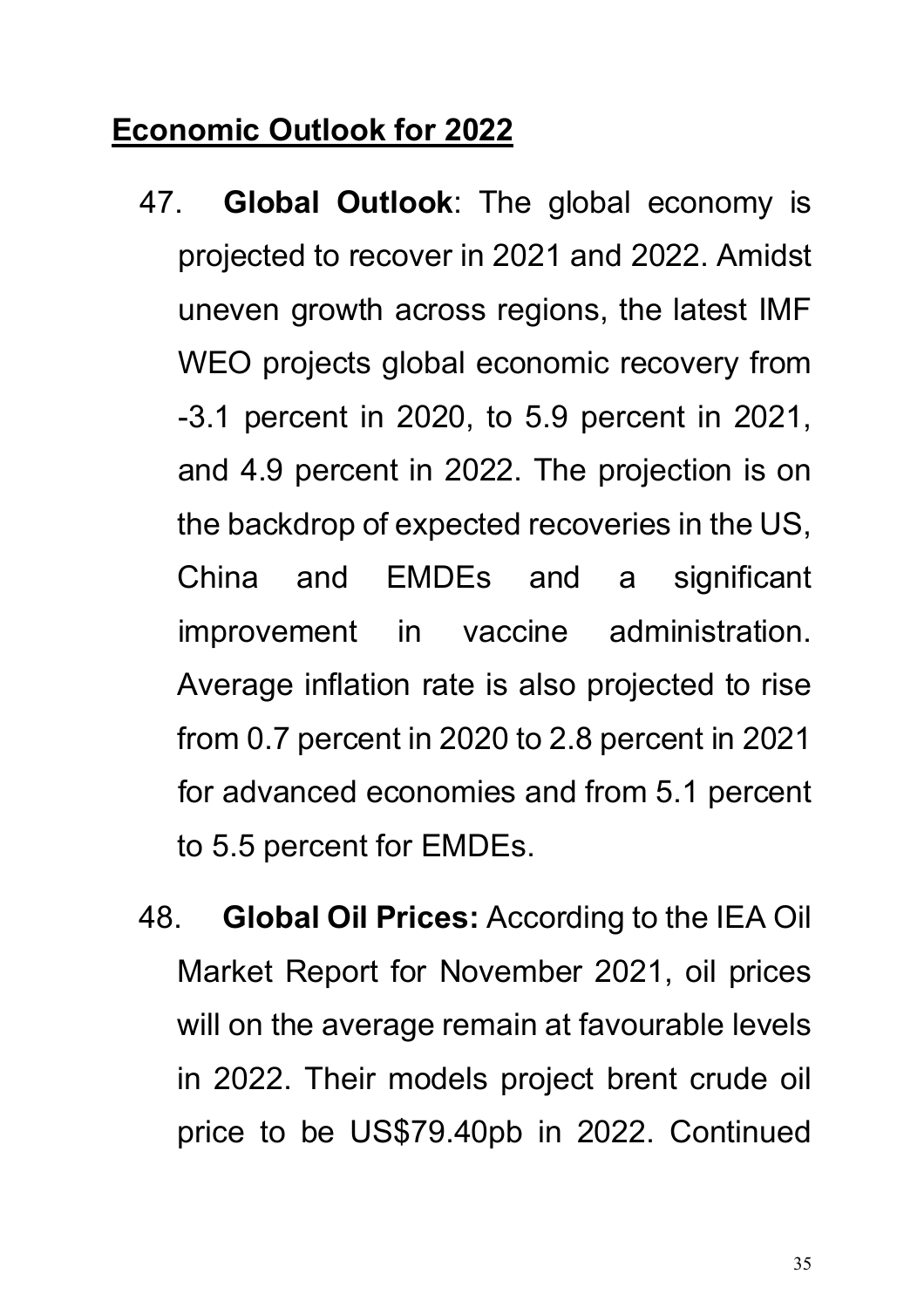strengthening of oil price, in 2022, will also support government fiscal operations of the Nigerian government and help stabilize key external sector statistics.

- 49. **Domestic Outlook**: The CBN's in-house model, after an exhaustive simulation with various oil price possibilities and numerous scenarios of other macroeconomic metrics, indicate a continued and strong rebound of the domestic economy. Near-term outlook of the Nigerian economy is brightening significantly, with improvements projected into the shortand the medium-term.
- i. *GDP*: Real GDP growth rate is projected to remain robust and strengthen within the shortterm. Output growth rate is projected to remain positive from 4.03 percent in 2021q3 to nearly 2.91 percent in 2021q4, implying a total growth of about 3.10 percent for 2021. Short-term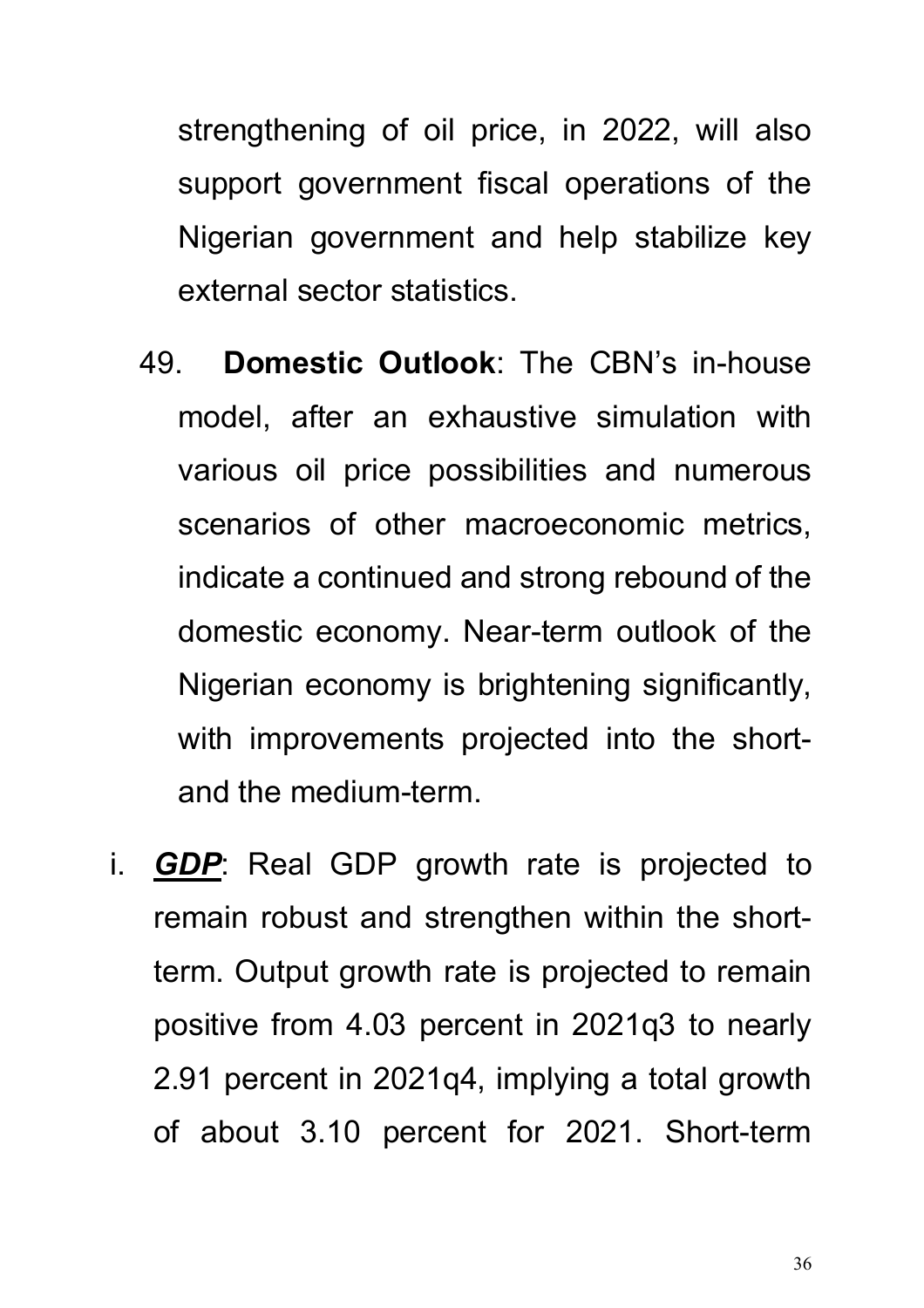projection indicates a continued strengthening of the growth rate. Deliberate structural policies and reforms are needed to raise these projected trend higher towards the desired 5 percent average growth level.

ii. Output growth rate for the Nigerian economy is broadly estimated by key institutions to consolidate in 2021. The IMF and the World Bank project real growth rates of 2.6 percent and 2.4 percent, respectively while the estimate by the Federal Ministry of Finance and National planning stands at 3.0 percent. Generally, real GDP growth rate is projected to remain robust and strengthen within the short-term, regardless of the immanent vulnerabilities. With this continued strengthening, real GDP could recover beyond the pre-pandemic levels by the first quarter of 2022. Further simulations of the medium-term projections suggest that Nigeria's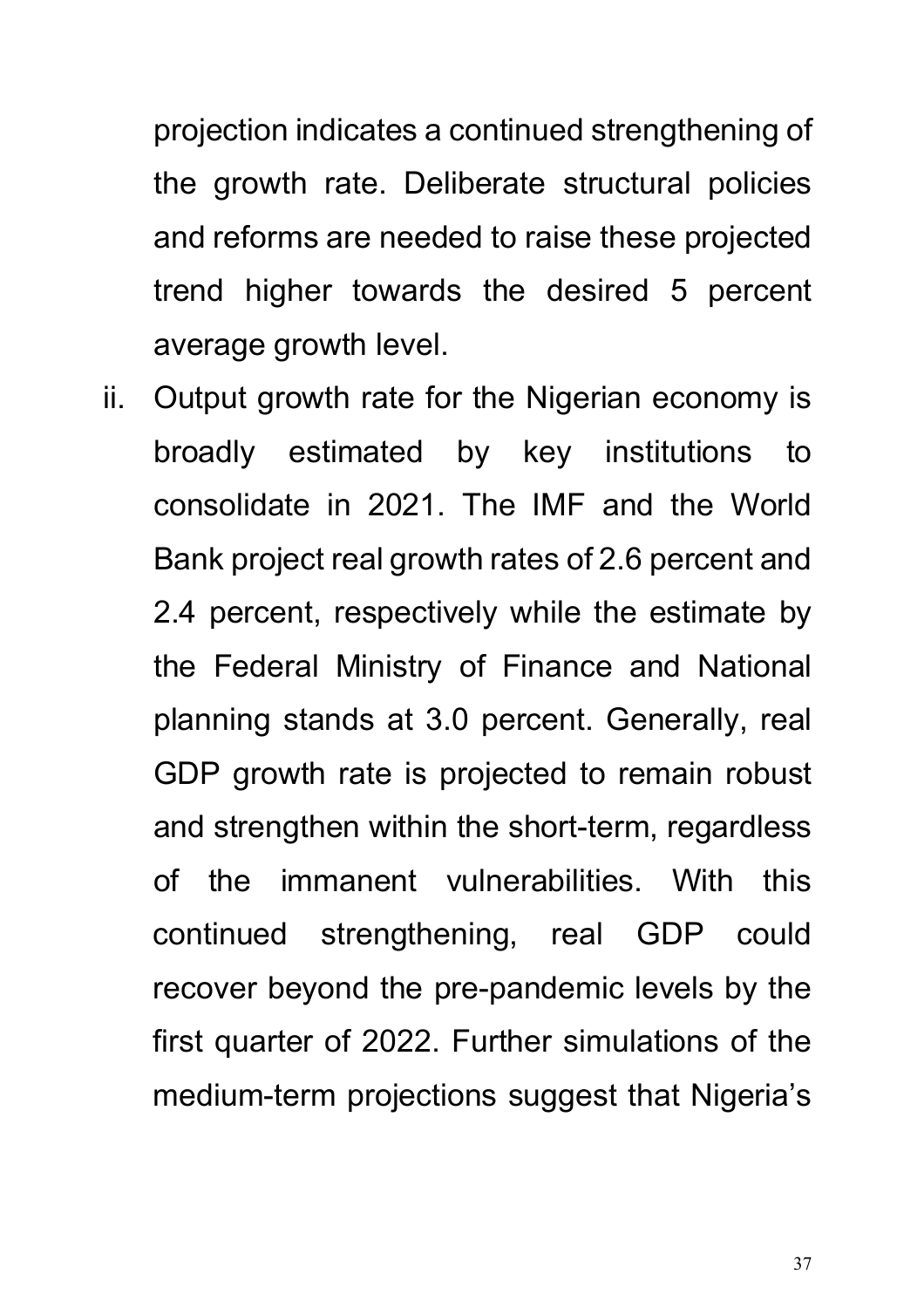real GDP could surpass pre-COVID trends by 2024.

iii. *Business confidence*: The business environment remains optimistic given the sustained policy interventions in the economy. Overall business confidence index is projected to rise significantly from -9.2 index points as at end-August to over 37.7 index points in November 2021 and surpass 57.6 index points by mid-2022. Following the pickup and continued strengthening of domestic economic activities, many firms expressed optimism about the direction of future developments both in the near-term and the short-term,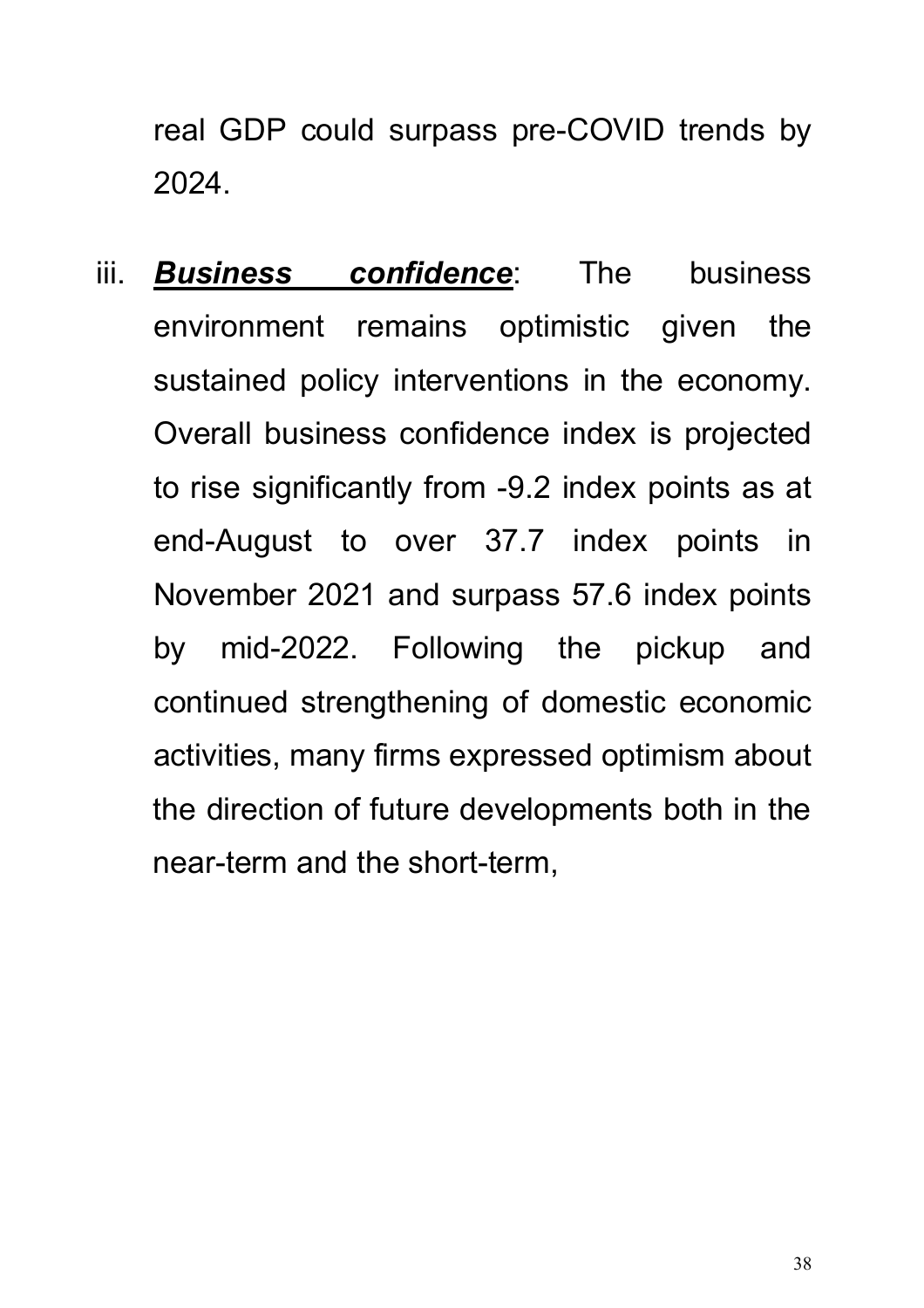

iv. *Inflation rate*: Headline inflation rate is expected to moderate to 15.35 per cent, and 14.91 per cent by December 2021 and February 2022, respectively. Core inflation is equally forecasted to fall from 13.74 percent in October 2021 to 13.39 percent in December 2021 and further to 12.68 percent by February 2022, while food inflation falls from 19.57 percent to 17.26 percent and 16.58 percent over the same period. Domestic disinflation is projected on the backdrop of the favourable impact of the various CBN interventions on the real sector and the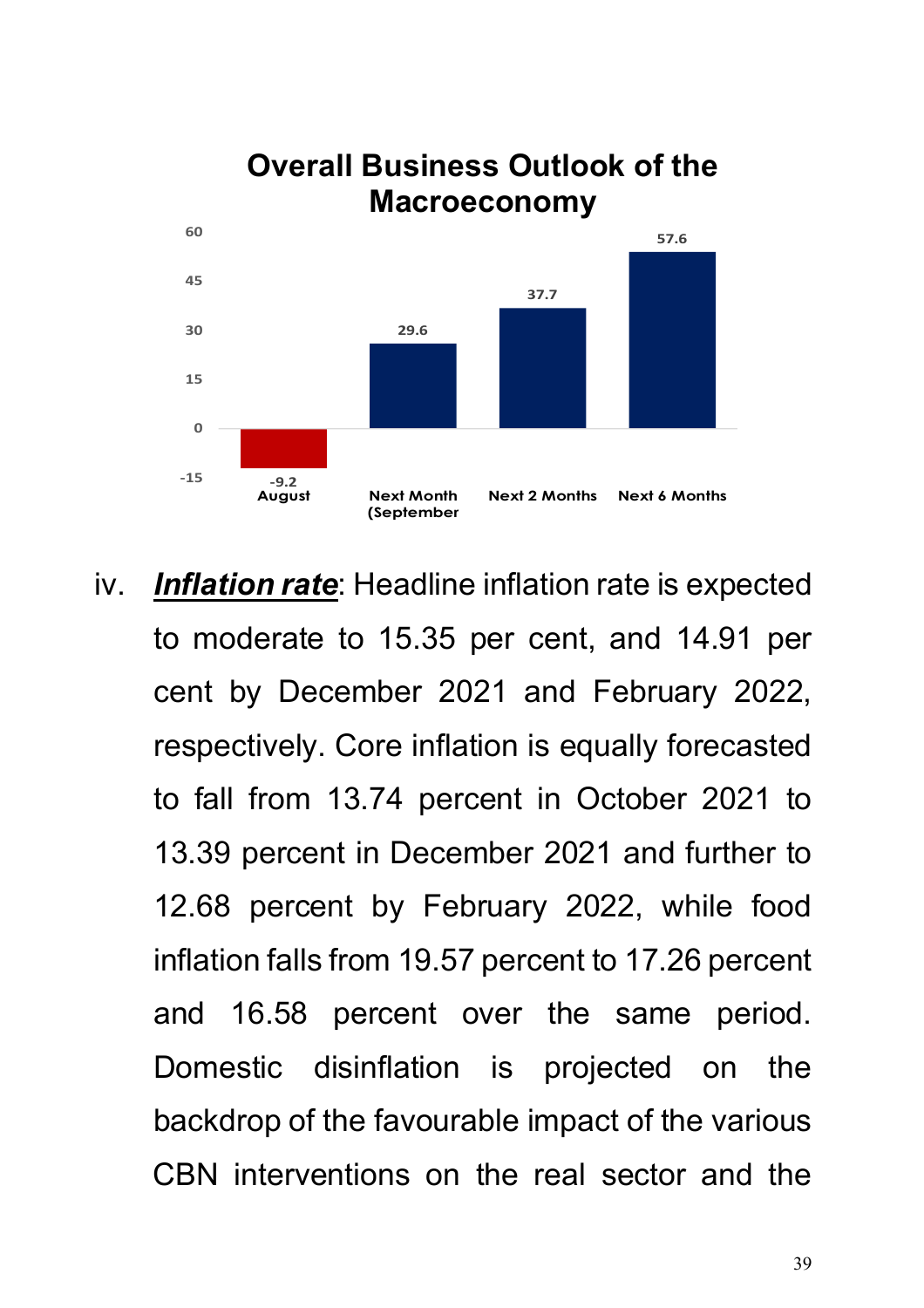gradual upscale of economic activity, which is expected to keep prices moderate in the nearterm.

v. **FX Reserves**: Based on in-house analysis and simulations, external reserves could surpass US\$42 billion by mid-2022 from the US\$41.5 billion in 2021q3, based on the dynamics of oil price and FX demand for import. Generally, external reserves is expected to be at relatively comfortable levels with expectation of sustained trend of current crude oil price, the impact of Eurobond Issuance, and stable exchange rate condition.

#### **Concluding Remarks**

50. Distinguished ladies and gentlemen, in concluding my remarks, let me add that while we have been able to contain some of the effects of the COVID-19 pandemic on our economy, it is imperative that we work to build a more resilient economy that is better able to